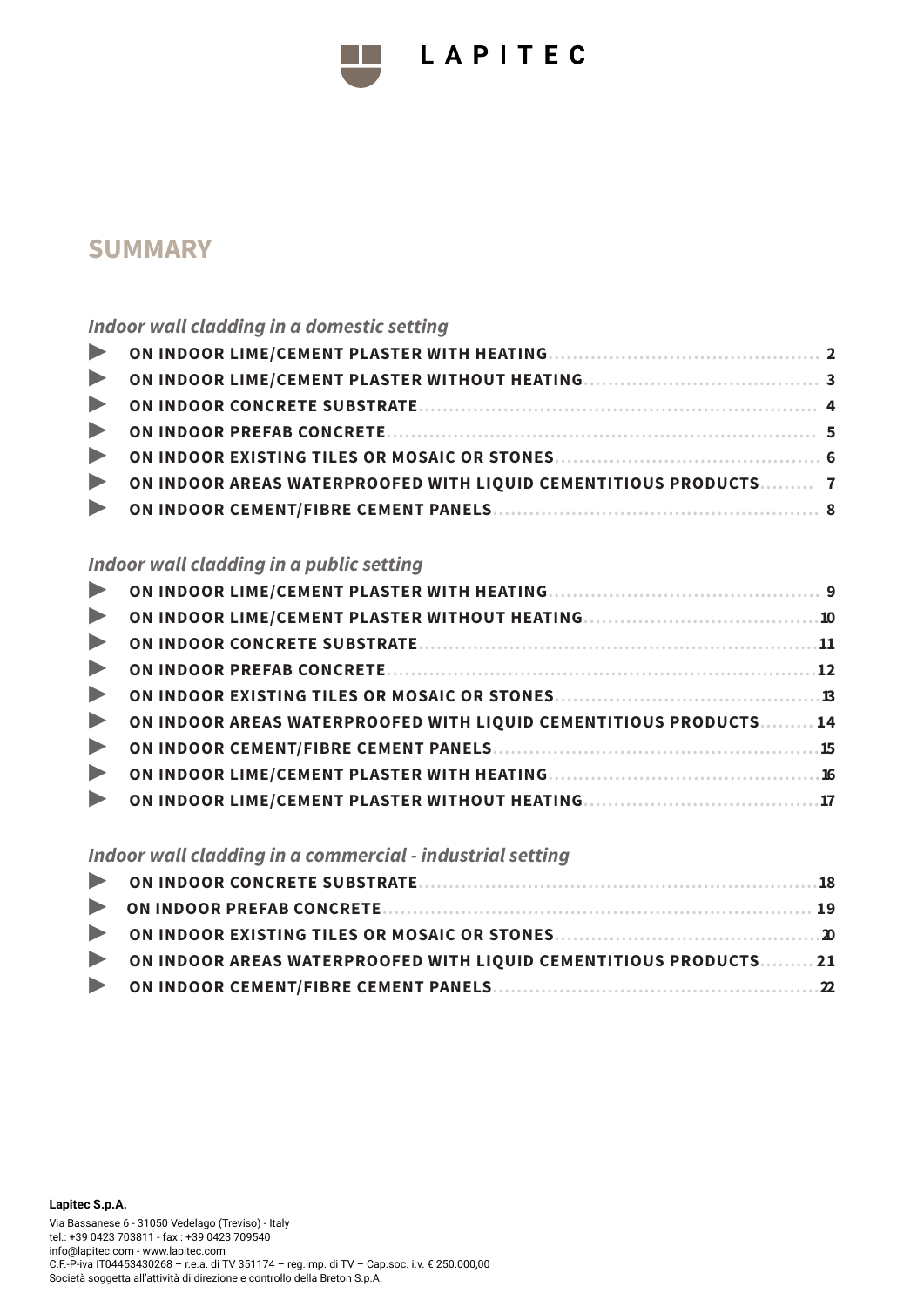

## Installation of new sintered stone wall cladding with adhesive and with or without reinforced mesh, up to 5,050 cm<sup>2</sup>

### ▶ ON INDOOR LIME/CEMENT PLASTER WITH HEATING

Provision and installation, on indoor lime/cement plaster with heating, of new wall cladding with Lapitec sintered stone (largest format of up to 5,050 cm2) compliant with standard \_\_\_\_\_\_\_\_\_; thickness 12 mm; in the colour and finish selected by Construction Management; installed with open gaps of no less than 5 mm; maintaining a minimum gap of 5 mm for the peripheral gaps of the cladding (around columns, corners, wall to floor or wall to roof, stair risers...); with improved deformable or highly deformable cementitious adhesive belonging to class C2S1/S2, in keeping with standard EN 120004.

The surface for adhesion between the slabs and the substrate must be guaranteed at 75%, for large slabs (>3600 cm2) the adhesion surface must be 85% and the remaining portion in contact.

Gaps must be sealed with improved cementitious grout, class CG2WA in compliance with standard EN 13888.

The specifications for the \_\_\_\_\_\_\_\_\_\_\_\_\_\_ substrate must comply with applicable standards. Before beginning the installation, the installer will need to verify suitability and ensure compliance with the requirements listed below:

- compactness
- coplanarity (on 2 m span, for adhesives of thickness >5 mm deflections of about 2 mm are permissible, for adhesives of ≤5 mm deflections of no more than 1.5 mm)
- ageing
- cleaning of surfaces (no dusts, oils, fats or dirty).

Sintered stone slabs must meet the following specifications:

Dimensions: 1.540x3.440 mm (EN 14617-16) Density: 2,400 kg/m3 (EN 14617-1) Elastic modulus (E): 60 GPa (EN 14617-2) Flexural strength  $(\sigma k)$ : 42 MPa (EN 14617-2) Linear thermal expansion coefficient: 6.3 x 10-6 °C-1 (EN 14617-11) Reaction to fire: A1 (EN 13501-1) Water absorption: <0.1%

- fees and the preparation of the substrate
- the provision and application of the adhesive
- the shaping of elastic expansion joints, forming squares where the ratio of the sides is no greater than 1.5 and with an area of no more than 25.00 m2 and the sealing of these with a specific elastic sealant
- any profiles in perforated brass for the separation of diverse floorings
- the sealing of joints with the colour selected by Construction Management
- the subsequent cleaning of the surface with suitable detergents and later rinsing
- the cutting, scrap removal, cleaning and removal of waste material at the end of the work, the separate collection of waste material, the final transportation and consignment to the waste dump
- anything else necessary for a thoroughly complete, state-of-the-art job.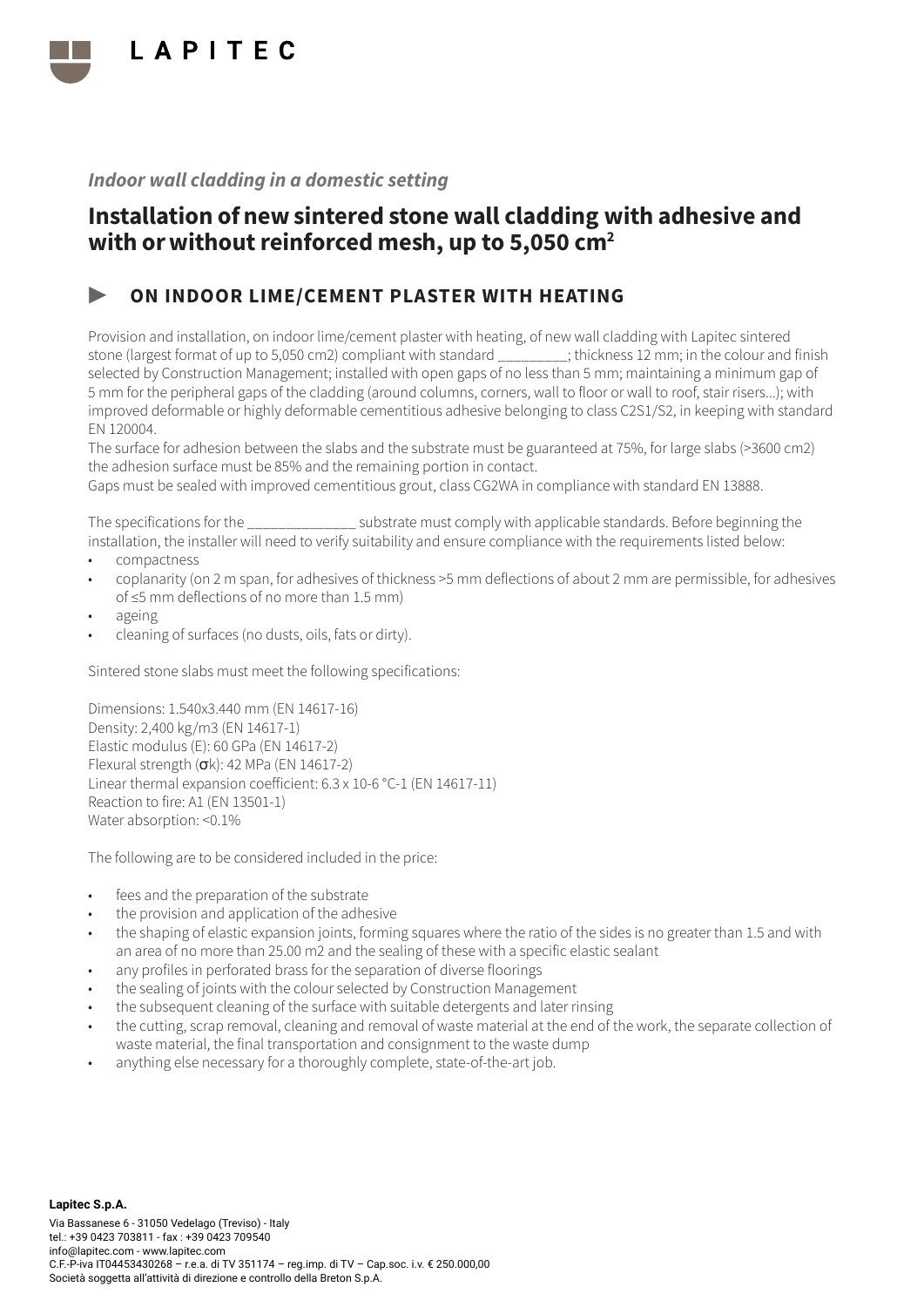

## Installation of new sintered stone wall cladding with adhesive and with or without reinforced mesh, up to 5,050 cm<sup>2</sup>

### ▶ ON INDOOR LIME/CEMENT PLASTER WITHOUT HEATING

Provision and installation, on indoor lime/cement plaster without heating, of new flooring with Lapitec sintered stone (largest format up to 5,050 cm2) compliant with standard \_\_\_\_\_\_\_\_\_; thickness 12 mm; in the colour and finish selected by Construction Management; installed with open gaps of no less than 5 mm; maintaining a minimum gap of 5 mm from peripheral cladding (around columns, corners, wall to floor or wall to roof, stair risers...); with improved cementitious adhesive belonging to class C2, in keeping with standard EN 120004.

The surface for adhesion between the slabs and the substrate must be guaranteed at 75%, for large slabs (>3600 cm2) the adhesion surface must be 85% and the remaining portion in contact.

Gaps must be sealed with improved cementitious grout, class CG2WA in compliance with standard EN 13888.

The specifications for the  $\sim$  substrate must comply with applicable standards. Before beginning the installation, the installer will need to verify suitability and ensure compliance with the requirements listed below:

- compactness
- coplanarity (on 2 m span, for adhesives of thickness >5 mm deflections of about 2 mm are permissible, for adhesives of ≤5 mm deflections of no more than 1.5 mm)
- ageing
- cleaning of surfaces (no dusts, oils, fats or dirty).

Sintered stone slabs must meet the following specifications:

Dimensions: 1.540x3.440 mm (EN 14617-16) Density: 2,400 kg/m3 (EN 14617-1) Elastic modulus (E): 60 GPa (EN 14617-2) Flexural strength (σk): 42 MPa (EN 14617-2) Linear thermal expansion coefficient: 6.3 x 10-6 °C-1 (EN 14617-11) Reaction to fire: A1 (EN 13501-1) Water absorption: <0.1%

- fees and the preparation of the substrate
- the provision and application of the adhesive
- the shaping of elastic expansion joints, forming squares where the ratio of the sides is no greater than 1.5 and with an area of no more than 25.00 m2 and the sealing of these with a specific elastic sealant
- any profiles in perforated brass for the separation of diverse floorings
- the sealing of joints with the colour selected by Construction Management
- the subsequent cleaning of the surface with suitable detergents and later rinsing
- the cutting, scrap removal, cleaning and removal of waste material at the end of the work, the separate collection of waste material, the final transportation and consignment to the waste dump
- anything else necessary for a thoroughly complete, state-of-the-art job.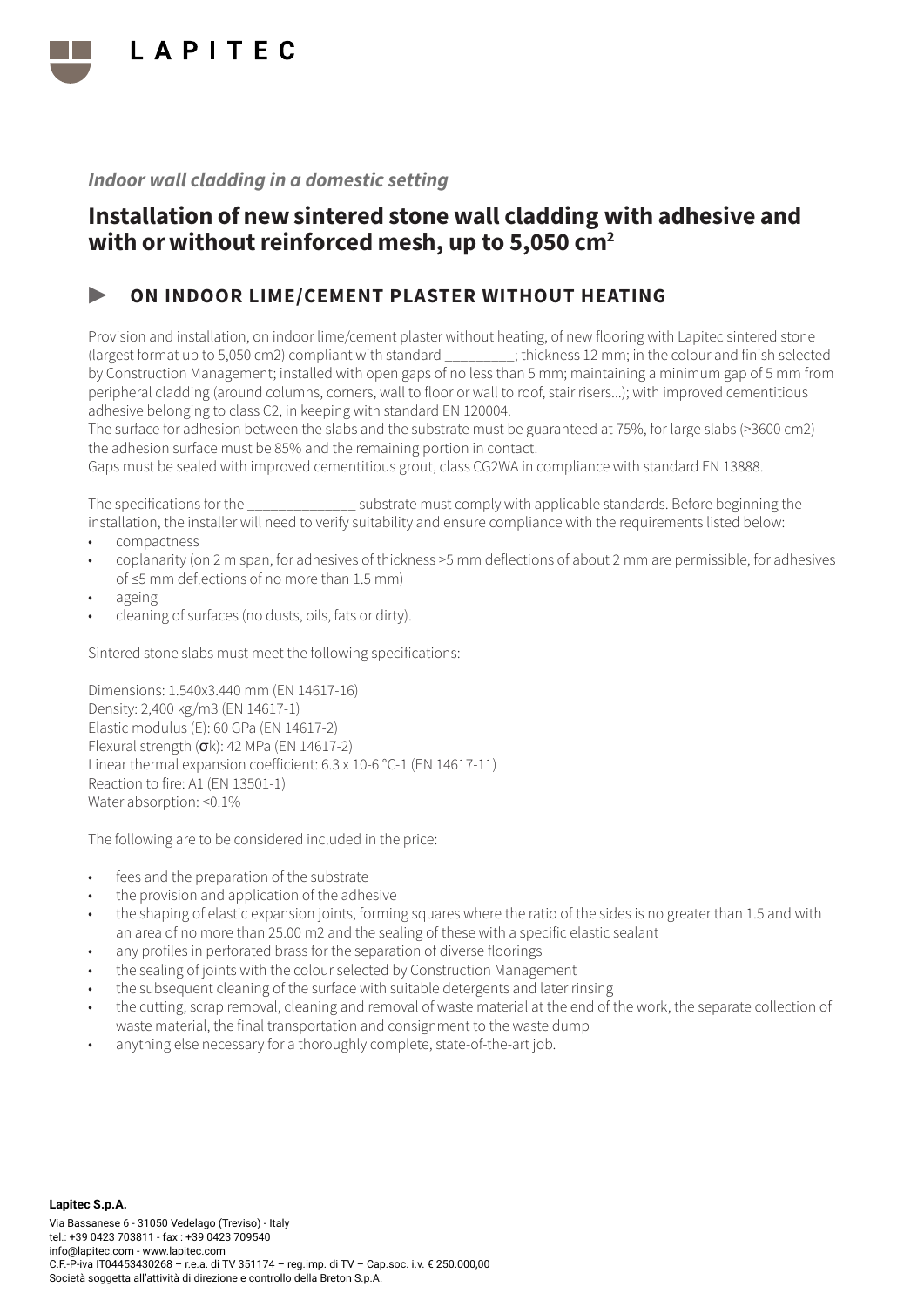

## Installation of new sintered stone wall cladding with adhesive and with or without reinforced mesh, up to 5,050 cm<sup>2</sup>

### ON INDOOR CONCRETE SUBSTRATE

Provision and installation, on indoor concrete substrate, of new wall cladding with Lapitec sintered stone (largest format up to 5,050 cm2) compliant with standard \_\_\_\_\_\_\_\_\_; thickness 12 mm; in the colour and finish selected by Construction Management; installed with open gaps of no less than 5 mm; maintaining a minimum gap of 5 mm from peripheral cladding (around columns, corners, wall to floor or wall to roof, stair risers...); with improved cementitious adhesive belonging to class C2, in keeping with standard EN 120004.

The surface for adhesion between the slabs and the substrate must be guaranteed at 75%, for large slabs (>3600 cm2) the adhesion surface must be 85% and the remaining portion in contact.

Gaps must be sealed with improved cementitious grout, class CG2WA in compliance with standard EN 13888.

The specifications for the  $\sim$  substrate must comply with applicable standards. Before beginning the installation, the installer will need to verify suitability and ensure compliance with the requirements listed below:

- compactness
- coplanarity (on 2 m span, for adhesives of thickness >5 mm deflections of about 2 mm are permissible, for adhesives of ≤5 mm deflections of no more than 1.5 mm)
- ageing
- cleaning of surfaces (no dusts, oils, fats or dirty).

Sintered stone slabs must meet the following specifications:

Dimensions: 1.540x3.440 mm (EN 14617-16) Density: 2,400 kg/m3 (EN 14617-1) Elastic modulus (E): 60 GPa (EN 14617-2) Flexural strength (σk): 42 MPa (EN 14617-2) Linear thermal expansion coefficient: 6.3 x 10-6 °C-1 (EN 14617-11) Reaction to fire: A1 (EN 13501-1) Water absorption: <0.1%

- fees and the preparation of the substrate
- the provision and application of the adhesive
- the shaping of elastic expansion joints, forming squares where the ratio of the sides is no greater than 1.5 and with an area of no more than 25.00 m2 and the sealing of these with a specific elastic sealant
- any profiles in perforated brass for the separation of diverse floorings
- the sealing of joints with the colour selected by Construction Management
- the subsequent cleaning of the surface with suitable detergents and later rinsing
- the cutting, scrap removal, cleaning and removal of waste material at the end of the work, the separate collection of waste material, the final transportation and consignment to the waste dump
- anything else necessary for a thoroughly complete, state-of-the-art job.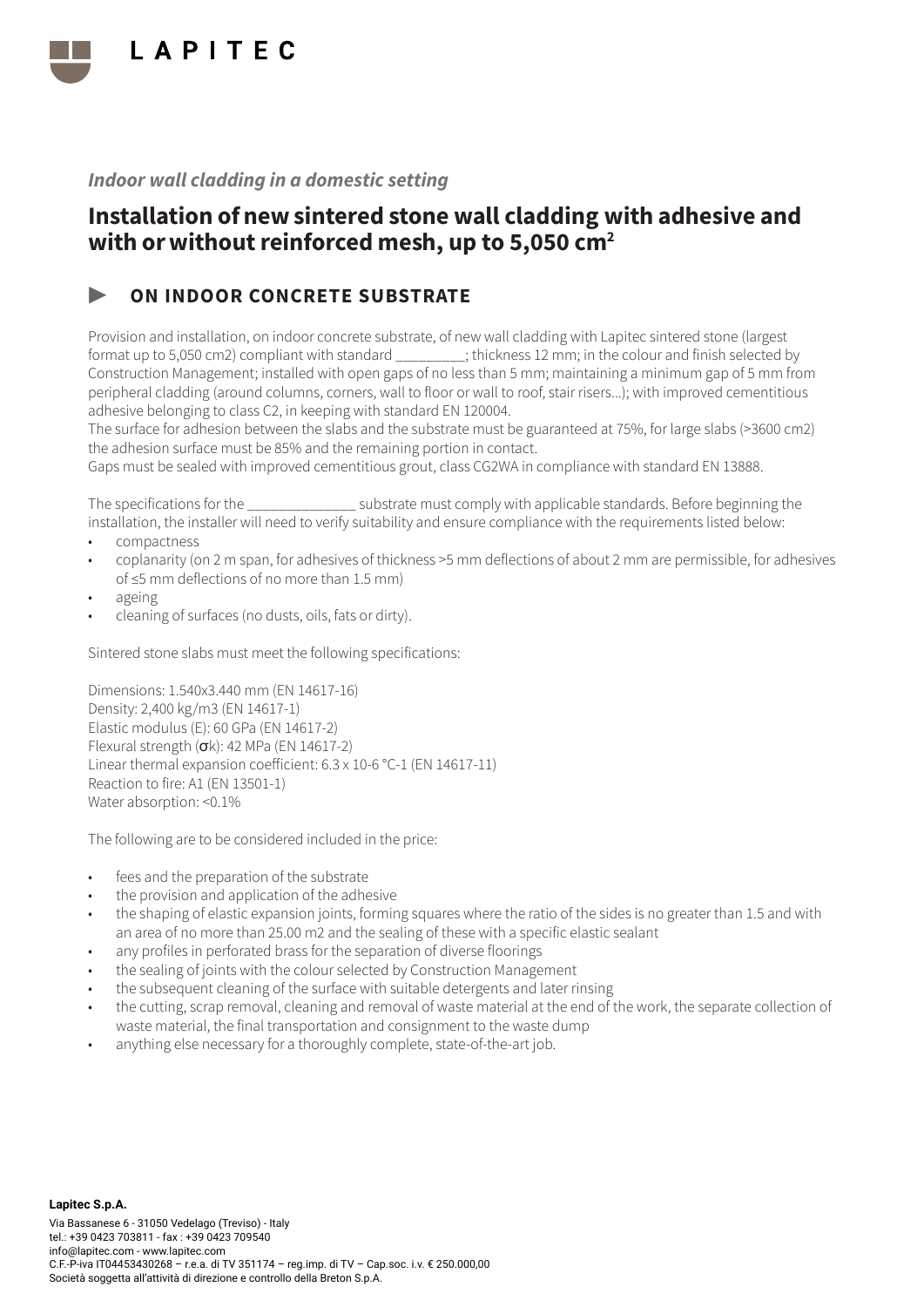

## Installation of new sintered stone wall cladding with adhesive and with or without reinforced mesh, up to 5,050 cm<sup>2</sup>

### ON INDOOR PREFAB CONCRETE

Provision and installation, on indoor prefab concrete, of new wall cladding with Lapitec sintered stone (largest format up to 5,050 cm2) compliant with standard \_\_\_\_\_\_\_\_\_; thickness 12 mm; in the colour and finish selected by Construction Management; installed with open gaps of no less than 5 mm; maintaining a minimum gap of 5 mm from the peripheral joints of the cladding (around columns, corners, wall to floor or wall to roof, stair risers...); with improved cementitious adhesive belonging to class C2, in keeping with standard EN 120004.

The surface for adhesion between the slabs and the substrate must be guaranteed at 75%, for large slabs (>3600 cm2) the adhesion surface must be 85% and the remaining portion in contact.

Gaps must be sealed with improved cementitious grout, class CG2WA in compliance with standard EN 13888.

The specifications for the  $\sim$  substrate must comply with applicable standards. Before beginning the installation, the installer will need to verify suitability and ensure compliance with the requirements listed below:

- compactness
- coplanarity (on 2 m span, for adhesives of thickness >5 mm deflections of about 2 mm are permissible, for adhesives of ≤5 mm deflections of no more than 1.5 mm)
- ageing
- cleaning of surfaces (no dusts, oils, fats or dirty).

Sintered stone slabs must meet the following specifications:

Dimensions: 1.540x3.440 mm (EN 14617-16) Density: 2,400 kg/m3 (EN 14617-1) Elastic modulus (E): 60 GPa (EN 14617-2) Flexural strength (σk): 42 MPa (EN 14617-2) Linear thermal expansion coefficient: 6.3 x 10-6 °C-1 (EN 14617-11) Reaction to fire: A1 (EN 13501-1) Water absorption: <0.1%

- fees and the preparation of the substrate
- the provision and application of the adhesive
- the shaping of elastic expansion joints, forming squares where the ratio of the sides is no greater than 1.5 and with an area of no more than 25.00 m2 and the sealing of these with a specific elastic sealant
- any profiles in perforated brass for the separation of diverse floorings
- the sealing of joints with the colour selected by Construction Management
- the subsequent cleaning of the surface with suitable detergents and later rinsing
- the cutting, scrap removal, cleaning and removal of waste material at the end of the work, the separate collection of waste material, the final transportation and consignment to the waste dump
- anything else necessary for a thoroughly complete, state-of-the-art job.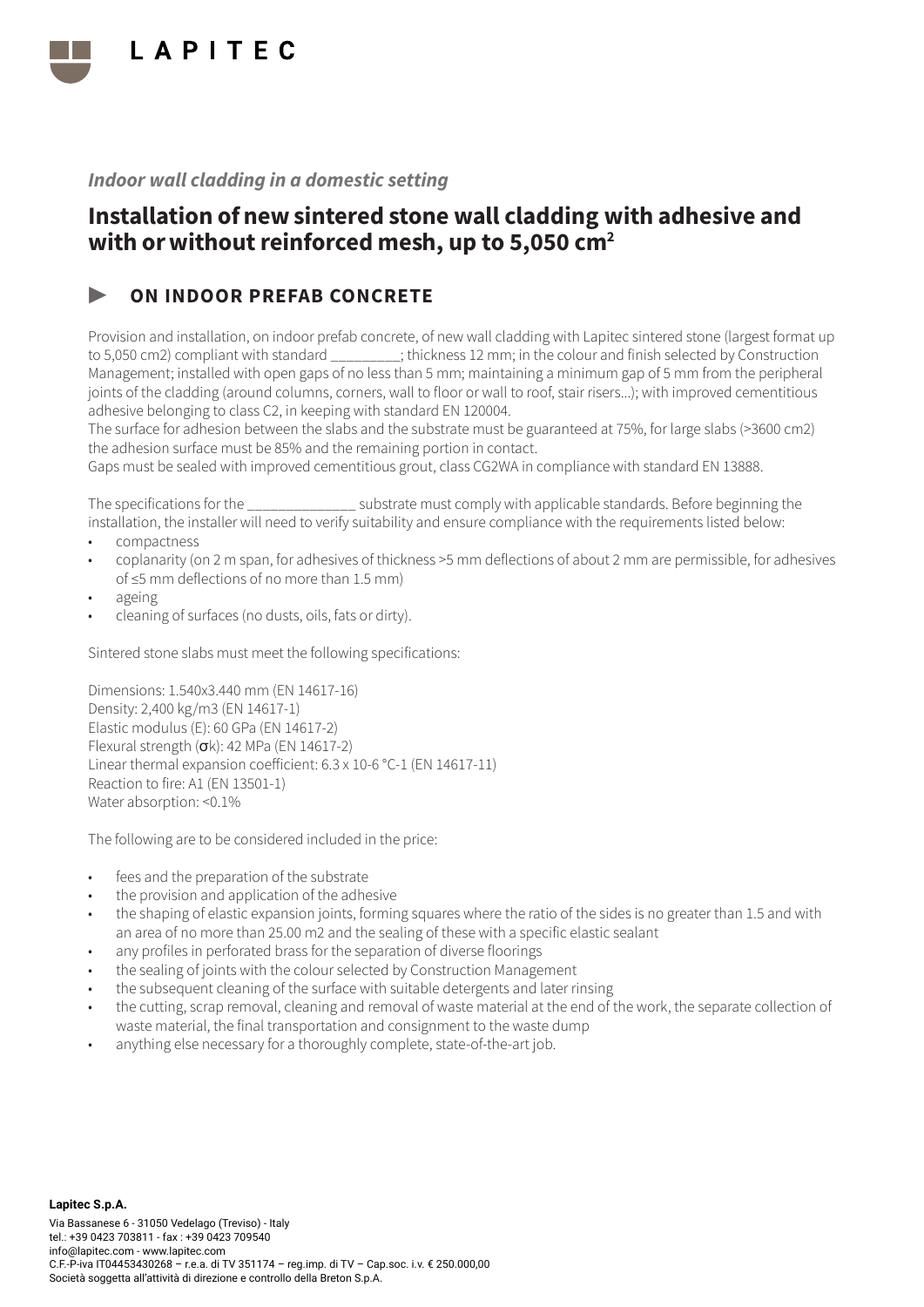

## Installation of new sintered stone wall cladding with adhesive and with or without reinforced mesh, up to 5,050 cm<sup>2</sup>

### ON INDOOR EXISTING TILES OR MOSAIC OR STONES

Provision and installation, on indoor existing tiles, mosaic tiles or stones, of new wall cladding with Lapitec sintered stone (largest format up to 5,050 cm2) compliant with standard \_\_\_\_\_\_\_\_\_; thickness 12 mm; in the colour and finish selected by Construction Management; installed with open gaps of no less than 5 mm; maintaining a minimum gap of 5 mm from the peripheral joints of the cladding (around columns, corners, wall to floor or wall to roof, stair risers...); with improved cementitious adhesive belonging to class C2, in keeping with standard EN 120004.

The surface for adhesion between the slabs and the substrate must be guaranteed at 75%, for large slabs (>3600 cm2) the adhesion surface must be 85% and the remaining portion in contact.

Gaps must be sealed with improved cementitious grout, class CG2WA in compliance with standard EN 13888.

The specifications for the  $\sim$  substrate must comply with applicable standards. Before beginning the installation, the installer will need to verify suitability and ensure compliance with the requirements listed below:

- compactness
- coplanarity (on 2 m span, for adhesives of thickness >5 mm deflections of about 2 mm are permissible, for adhesives of ≤5 mm deflections of no more than 1.5 mm)
- ageing
- cleaning of surfaces (no dusts, oils, fats or dirty).

Sintered stone slabs must meet the following specifications:

Dimensions: 1.540x3.440 mm (EN 14617-16) Density: 2,400 kg/m3 (EN 14617-1) Elastic modulus (E): 60 GPa (EN 14617-2) Flexural strength (σk): 42 MPa (EN 14617-2) Linear thermal expansion coefficient: 6.3 x 10-6 °C-1 (EN 14617-11) Reaction to fire: A1 (EN 13501-1) Water absorption: <0.1%

- fees and the preparation of the substrate
- the provision and application of the adhesive
- the shaping of elastic expansion joints, forming squares where the ratio of the sides is no greater than 1.5 and with an area of no more than 25.00 m2 and the sealing of these with a specific elastic sealant
- any profiles in perforated brass for the separation of diverse floorings
- the sealing of joints with the colour selected by Construction Management
- the subsequent cleaning of the surface with suitable detergents and later rinsing
- the cutting, scrap removal, cleaning and removal of waste material at the end of the work, the separate collection of waste material, the final transportation and consignment to the waste dump
- anything else necessary for a thoroughly complete, state-of-the-art job.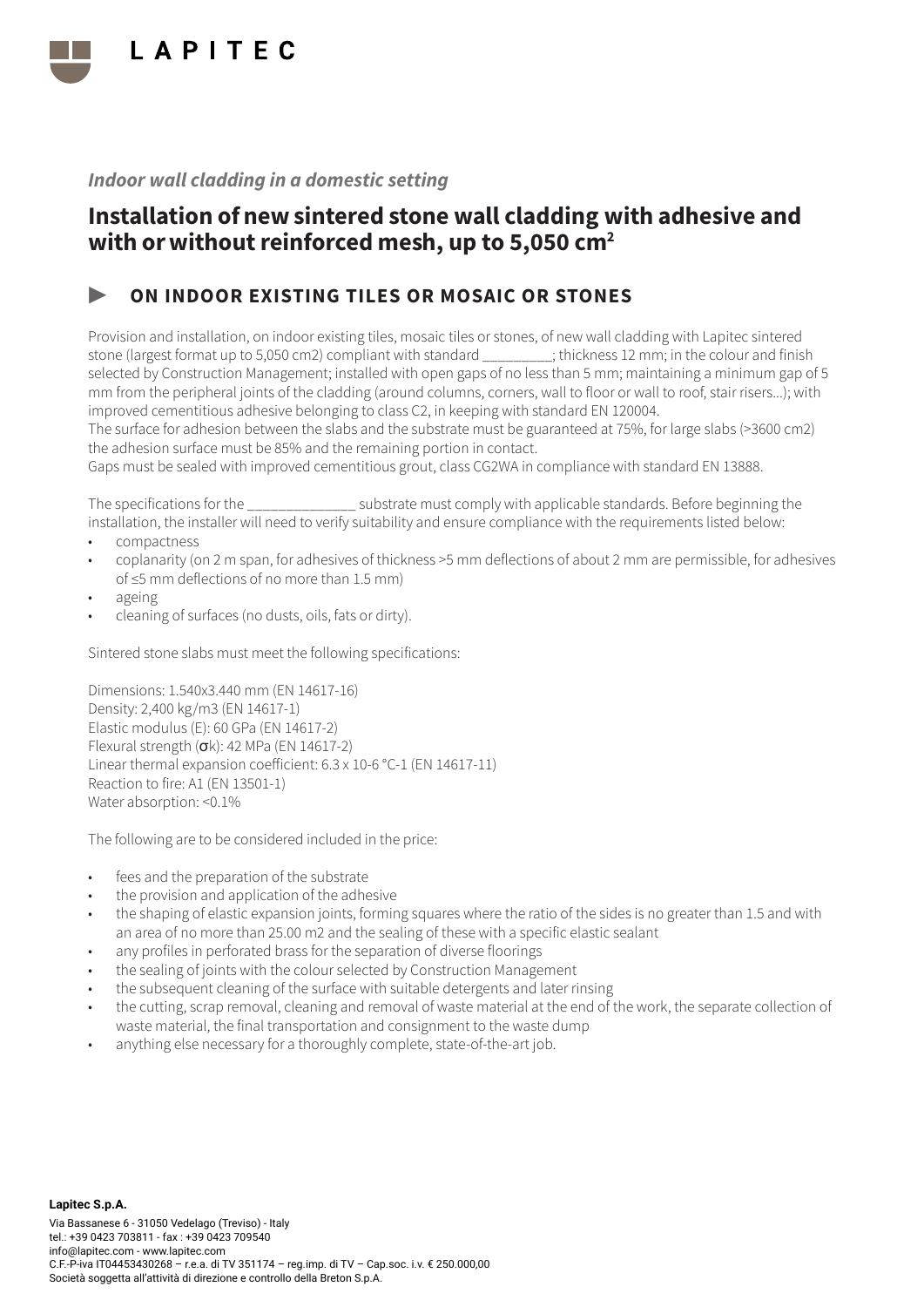

## Installation of new sintered stone wall cladding with adhesive and with or without reinforced mesh, up to 5,050 cm<sup>2</sup>

### ▶ ON INDOOR AREAS WATERPROOFED WITH LIQUID CEMENTITIOUS PRODUCTS

Provision and installation, on indoor areas waterproofed with liquid cementitious products, of new flooring with Lapitec sintered stone (largest format up to 5,050 cm2) compliant with standard  $\cdot$  thickness 12 mm; in the colour and finish selected by Construction Management; installed with open gaps of no less than 5 mm; maintaining a minimum gap of 5 mm from the peripheral joints of the cladding (around columns, corners, wall to floor or wall to roof, stair risers...); with improved cementitious adhesive belonging to class C2, in keeping with standard EN 120004. The surface for adhesion between the slabs and the substrate must be guaranteed at 75%, for large slabs (>3600 cm2) the adhesion surface must be 85% and the remaining portion in contact.

Gaps must be sealed with improved cementitious grout, class CG2WA in compliance with standard EN 13888.

The specifications for the \_\_\_\_\_\_\_\_\_\_\_\_\_\_ substrate must comply with applicable standards. Before beginning the installation, the installer will need to verify suitability and ensure compliance with the requirements listed below:

- compactness
- coplanarity (on 2 m span, for adhesives of thickness >5 mm deflections of about 2 mm are permissible, for adhesives of ≤5 mm deflections of no more than 1.5 mm)
- ageing
- cleaning of surfaces (no dusts, oils, fats or dirty).

Sintered stone slabs must meet the following specifications:

Dimensions: 1.540x3.440 mm (EN 14617-16) Density: 2,400 kg/m3 (EN 14617-1) Elastic modulus (E): 60 GPa (EN 14617-2) Flexural strength (σk): 42 MPa (EN 14617-2) Linear thermal expansion coefficient: 6.3 x 10-6 °C-1 (EN 14617-11) Reaction to fire: A1 (EN 13501-1) Water absorption: <0.1%

- fees and the preparation of the substrate
- the provision and application of the adhesive
- the shaping of elastic expansion joints, forming squares where the ratio of the sides is no greater than 1.5 and with an area of no more than 25.00 m2 and the sealing of these with a specific elastic sealant
- any profiles in perforated brass for the separation of diverse floorings
- the sealing of joints with the colour selected by Construction Management
- the subsequent cleaning of the surface with suitable detergents and later rinsing
- the cutting, scrap removal, cleaning and removal of waste material at the end of the work, the separate collection of waste material, the final transportation and consignment to the waste dump
- anything else necessary for a thoroughly complete, state-of-the-art job.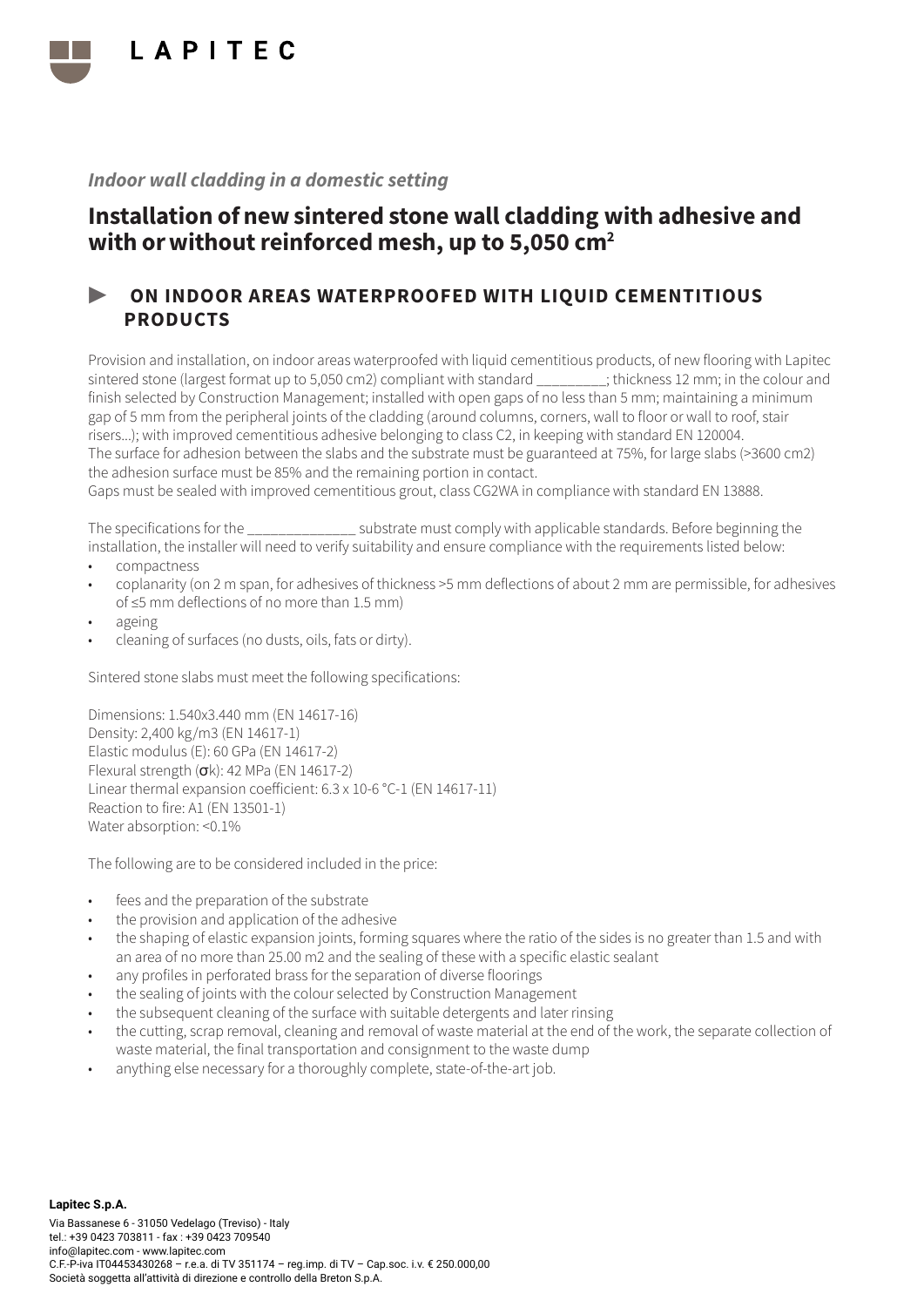

## Installation of new sintered stone wall cladding with adhesive and with or without reinforced mesh, up to 5,050 cm<sup>2</sup>

### ▶ ON INDOOR CEMENT/FIBRE CEMENT PANELS

Provision and installation, on indoor cement/fibre cement panels, of new wall cladding with Lapitec sintered stone (largest format of up to 5,050 cm2) compliant with standard \_\_\_\_\_\_\_\_\_; thickness 12 mm; in the colour and finish selected by Construction Management; installed with open gaps of no less than 5 mm; maintaining a minimum gap of 5 mm for the peripheral gaps of the cladding (around columns, corners, wall to floor or wall to roof, stair risers...); with improved deformable or highly deformable cementitious adhesive belonging to class C2S1/S2, in keeping with standard EN 120004.

The surface for adhesion between the slabs and the substrate must be guaranteed at 75%, for large slabs (>3600 cm2) the adhesion surface must be 85% and the remaining portion in contact.

Gaps must be sealed with improved cementitious grout, class CG2WA in compliance with standard EN 13888.

The specifications for the \_\_\_\_\_\_\_\_\_\_\_\_\_\_ substrate must comply with applicable standards. Before beginning the installation, the installer will need to verify suitability and ensure compliance with the requirements listed below:

- compactness
- coplanarity (on 2 m span, for adhesives of thickness >5 mm deflections of about 2 mm are permissible, for adhesives of ≤5 mm deflections of no more than 1.5 mm)
- ageing
- cleaning of surfaces (no dusts, oils, fats or dirty).

Sintered stone slabs must meet the following specifications:

Dimensions: 1.540x3.440 mm (EN 14617-16) Density: 2,400 kg/m3 (EN 14617-1) Elastic modulus (E): 60 GPa (EN 14617-2) Flexural strength  $(\sigma k)$ : 42 MPa (EN 14617-2) Linear thermal expansion coefficient: 6.3 x 10-6 °C-1 (EN 14617-11) Reaction to fire: A1 (EN 13501-1) Water absorption: <0.1%

- fees and the preparation of the substrate
- the provision and application of the adhesive
- the shaping of elastic expansion joints, forming squares where the ratio of the sides is no greater than 1.5 and with an area of no more than 25.00 m2 and the sealing of these with a specific elastic sealant
- any profiles in perforated brass for the separation of diverse floorings
- the sealing of joints with the colour selected by Construction Management
- the subsequent cleaning of the surface with suitable detergents and later rinsing
- the cutting, scrap removal, cleaning and removal of waste material at the end of the work, the separate collection of waste material, the final transportation and consignment to the waste dump
- anything else necessary for a thoroughly complete, state-of-the-art job.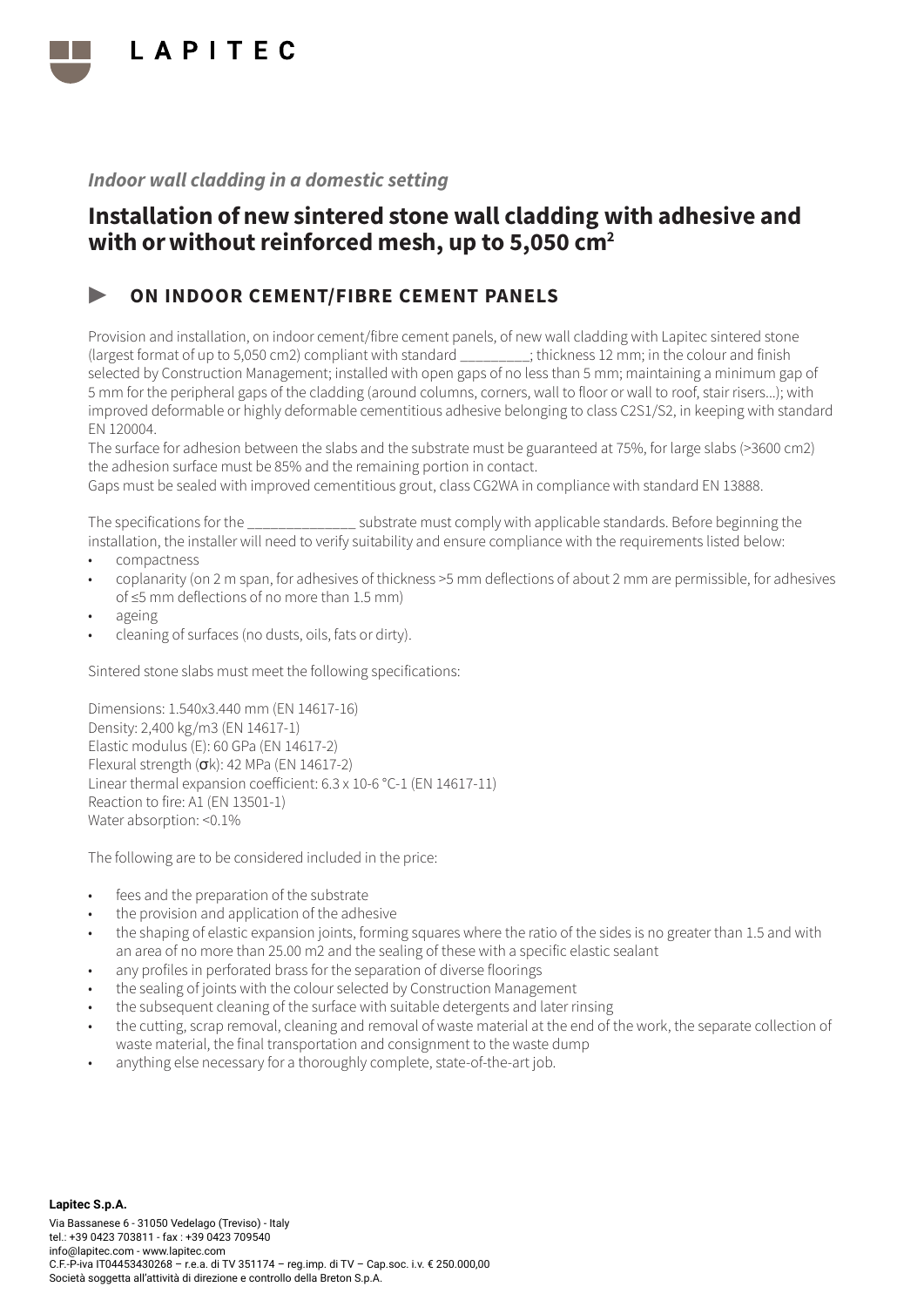

## Installation of new sintered stone wall cladding with adhesive and with or without reinforced mesh, up to 5,050 cm<sup>2</sup>

### ▶ ON INDOOR LIME/CEMENT PLASTER WITH HEATING

Provision and installation, on indoor lime/cement plaster with heating, of new wall cladding with Lapitec sintered stone (largest format of up to 5,050 cm2) compliant with standard \_\_\_\_\_\_\_\_\_; thickness 12 mm; in the colour and finish selected by Construction Management; installed with open gaps of no less than 5 mm; maintaining a minimum gap of 5 mm for the peripheral gaps of the cladding (around columns, corners, wall to floor or wall to roof, stair risers...); with improved deformable or highly deformable cementitious adhesive belonging to class C2S1/S2, in keeping with standard EN 120004.

The surface for adhesion between the slabs and the substrate must be guaranteed at 75%, for large slabs (>3600 cm2) the adhesion surface must be 85% and the remaining portion in contact.

Gaps must be sealed with improved cementitious grout, class CG2WA in compliance with standard EN 13888.

The specifications for the \_\_\_\_\_\_\_\_\_\_\_\_\_\_ substrate must comply with applicable standards. Before beginning the installation, the installer will need to verify suitability and ensure compliance with the requirements listed below:

- compactness
- coplanarity (on 2 m span, for adhesives of thickness >5 mm deflections of about 2 mm are permissible, for adhesives of ≤5 mm deflections of no more than 1.5 mm)
- ageing
- cleaning of surfaces (no dusts, oils, fats or dirty).

Sintered stone slabs must meet the following specifications:

Dimensions: 1.540x3.440 mm (EN 14617-16) Density: 2,400 kg/m3 (EN 14617-1) Elastic modulus (E): 60 GPa (EN 14617-2) Flexural strength  $(\sigma k)$ : 42 MPa (EN 14617-2) Linear thermal expansion coefficient: 6.3 x 10-6 °C-1 (EN 14617-11) Reaction to fire: A1 (EN 13501-1) Water absorption: <0.1%

- fees and the preparation of the substrate
- the provision and application of the adhesive
- the shaping of elastic expansion joints, forming squares where the ratio of the sides is no greater than 1.5 and with an area of no more than 25.00 m2 and the sealing of these with a specific elastic sealant
- any profiles in perforated brass for the separation of diverse floorings
- the sealing of joints with the colour selected by Construction Management
- the subsequent cleaning of the surface with suitable detergents and later rinsing
- the cutting, scrap removal, cleaning and removal of waste material at the end of the work, the separate collection of waste material, the final transportation and consignment to the waste dump
- anything else necessary for a thoroughly complete, state-of-the-art job.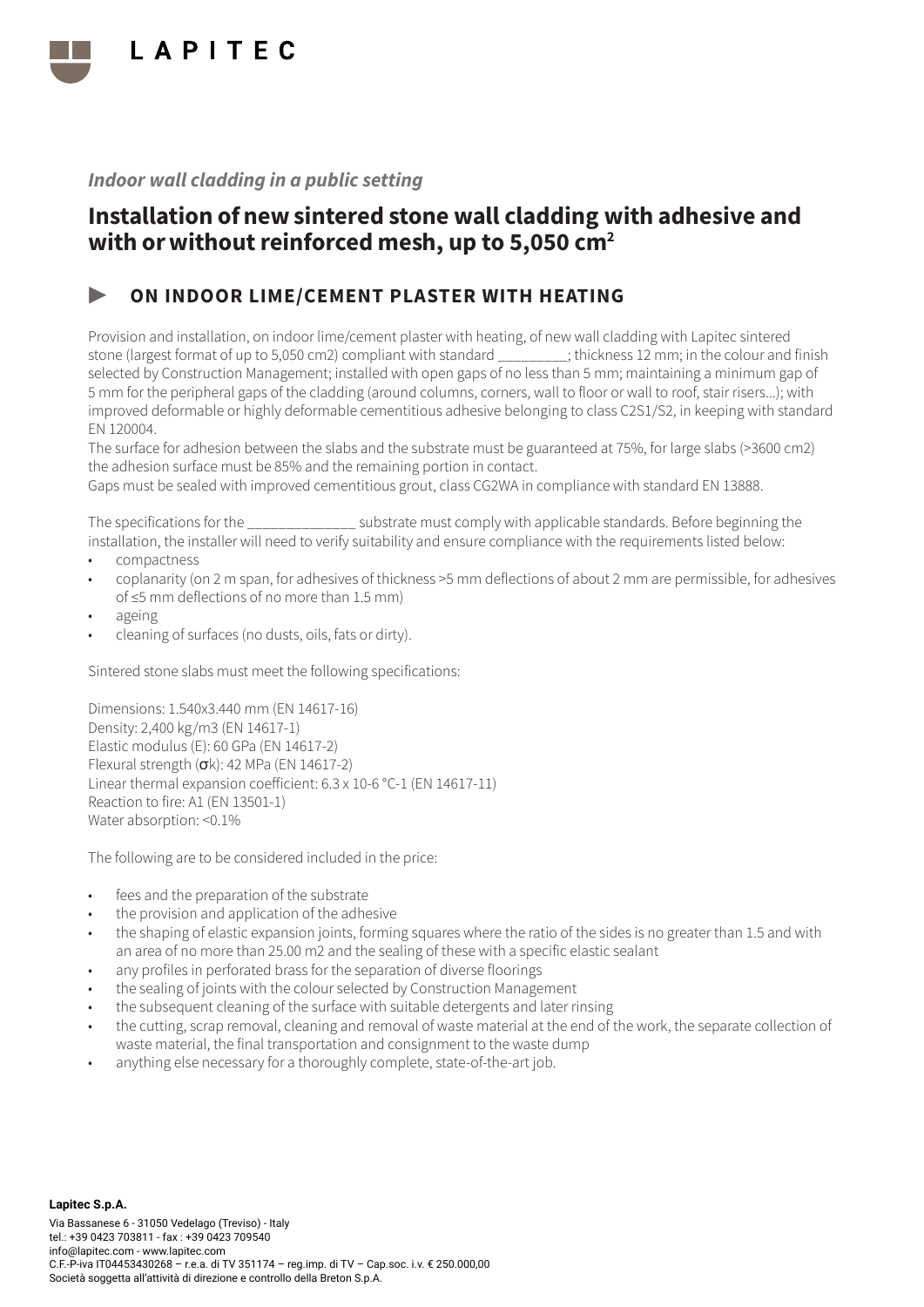

## Installation of new sintered stone wall cladding with adhesive and with or without reinforced mesh, up to 5,050 cm<sup>2</sup>

### ▶ ON INDOOR LIME/CEMENT PLASTER WITHOUT HEATING

Provision and installation, on indoor lime/cement plaster without heating, of new flooring with Lapitec sintered stone (largest format up to 5,050 cm2) compliant with standard \_\_\_\_\_\_\_\_\_; thickness 12 mm; in the colour and finish selected by Construction Management; installed with open gaps of no less than 5 mm; maintaining a minimum gap of 5 mm from peripheral cladding (around columns, corners, wall to floor or wall to roof, stair risers...); with improved cementitious adhesive belonging to class C2, in keeping with standard EN 120004.

The surface for adhesion between the slabs and the substrate must be guaranteed at 75%, for large slabs (>3600 cm2) the adhesion surface must be 85% and the remaining portion in contact.

Gaps must be sealed with improved cementitious grout, class CG2WA in compliance with standard EN 13888.

The specifications for the  $\sim$  substrate must comply with applicable standards. Before beginning the installation, the installer will need to verify suitability and ensure compliance with the requirements listed below:

- compactness
- coplanarity (on 2 m span, for adhesives of thickness >5 mm deflections of about 2 mm are permissible, for adhesives of ≤5 mm deflections of no more than 1.5 mm)
- ageing
- cleaning of surfaces (no dusts, oils, fats or dirty).

Sintered stone slabs must meet the following specifications:

Dimensions: 1.540x3.440 mm (EN 14617-16) Density: 2,400 kg/m3 (EN 14617-1) Elastic modulus (E): 60 GPa (EN 14617-2) Flexural strength (σk): 42 MPa (EN 14617-2) Linear thermal expansion coefficient: 6.3 x 10-6 °C-1 (EN 14617-11) Reaction to fire: A1 (EN 13501-1) Water absorption: <0.1%

- fees and the preparation of the substrate
- the provision and application of the adhesive
- the shaping of elastic expansion joints, forming squares where the ratio of the sides is no greater than 1.5 and with an area of no more than 25.00 m2 and the sealing of these with a specific elastic sealant
- any profiles in perforated brass for the separation of diverse floorings
- the sealing of joints with the colour selected by Construction Management
- the subsequent cleaning of the surface with suitable detergents and later rinsing
- the cutting, scrap removal, cleaning and removal of waste material at the end of the work, the separate collection of waste material, the final transportation and consignment to the waste dump
- anything else necessary for a thoroughly complete, state-of-the-art job.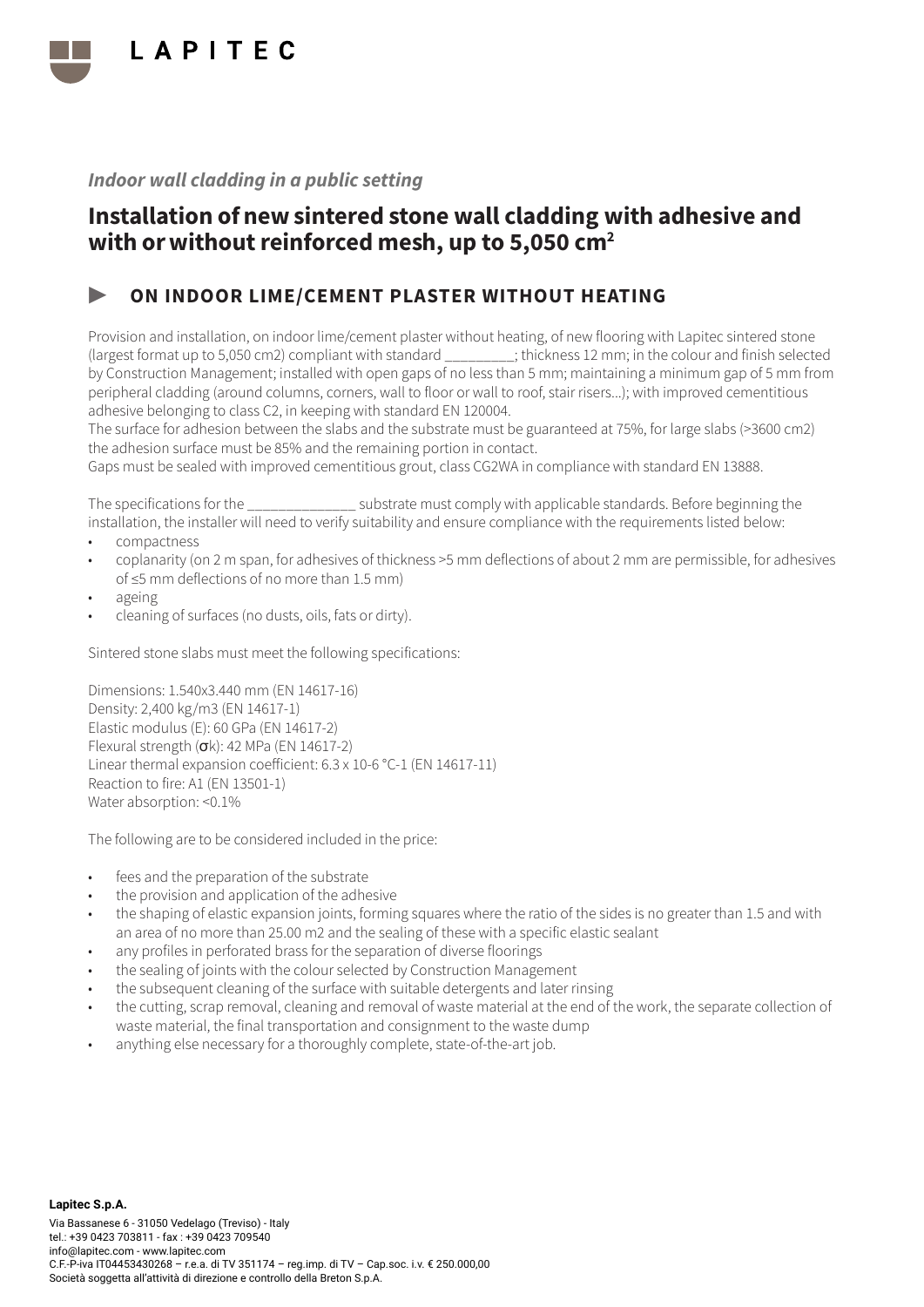

## Installation of new sintered stone wall cladding with adhesive and with or without reinforced mesh, up to 5,050 cm<sup>2</sup>

### ON INDOOR CONCRETE SUBSTRATE

Provision and installation, on indoor concrete substrate, of new wall cladding with Lapitec sintered stone (largest format up to 5,050 cm2) compliant with standard \_\_\_\_\_\_\_\_\_; thickness 12 mm; in the colour and finish selected by Construction Management; installed with open gaps of no less than 5 mm; maintaining a minimum gap of 5 mm from peripheral cladding (around columns, corners, wall to floor or wall to roof, stair risers...); with improved cementitious adhesive belonging to class C2, in keeping with standard EN 120004.

The surface for adhesion between the slabs and the substrate must be guaranteed at 75%, for large slabs (>3600 cm2) the adhesion surface must be 85% and the remaining portion in contact.

Gaps must be sealed with improved cementitious grout, class CG2WA in compliance with standard EN 13888.

The specifications for the  $\sim$  substrate must comply with applicable standards. Before beginning the installation, the installer will need to verify suitability and ensure compliance with the requirements listed below:

- compactness
- coplanarity (on 2 m span, for adhesives of thickness >5 mm deflections of about 2 mm are permissible, for adhesives of ≤5 mm deflections of no more than 1.5 mm)
- ageing
- cleaning of surfaces (no dusts, oils, fats or dirty).

Sintered stone slabs must meet the following specifications:

Dimensions: 1.540x3.440 mm (EN 14617-16) Density: 2,400 kg/m3 (EN 14617-1) Elastic modulus (E): 60 GPa (EN 14617-2) Flexural strength (σk): 42 MPa (EN 14617-2) Linear thermal expansion coefficient: 6.3 x 10-6 °C-1 (EN 14617-11) Reaction to fire: A1 (EN 13501-1) Water absorption: <0.1%

- fees and the preparation of the substrate
- the provision and application of the adhesive
- the shaping of elastic expansion joints, forming squares where the ratio of the sides is no greater than 1.5 and with an area of no more than 25.00 m2 and the sealing of these with a specific elastic sealant
- any profiles in perforated brass for the separation of diverse floorings
- the sealing of joints with the colour selected by Construction Management
- the subsequent cleaning of the surface with suitable detergents and later rinsing
- the cutting, scrap removal, cleaning and removal of waste material at the end of the work, the separate collection of waste material, the final transportation and consignment to the waste dump
- anything else necessary for a thoroughly complete, state-of-the-art job.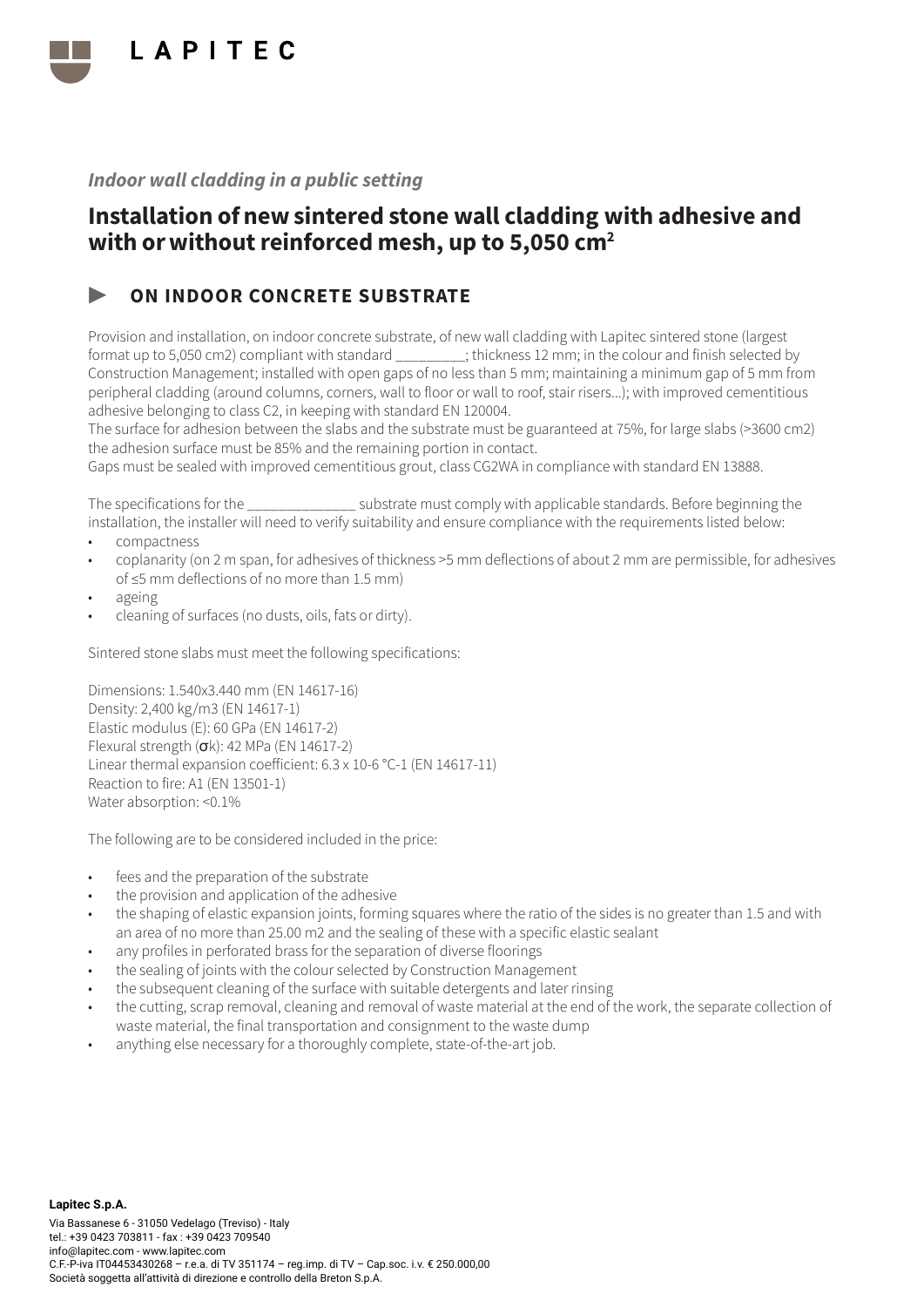

## Installation of new sintered stone wall cladding with adhesive and with or without reinforced mesh, up to 5,050 cm<sup>2</sup>

### ON INDOOR PREFAB CONCRETE

Provision and installation, on indoor prefab concrete, of new wall cladding with Lapitec sintered stone (largest format up to 5,050 cm2) compliant with standard \_\_\_\_\_\_\_\_\_; thickness 12 mm; in the colour and finish selected by Construction Management; installed with open gaps of no less than 5 mm; maintaining a minimum gap of 5 mm from the peripheral joints of the cladding (around columns, corners, wall to floor or wall to roof, stair risers...); with improved cementitious adhesive belonging to class C2, in keeping with standard EN 120004.

The surface for adhesion between the slabs and the substrate must be guaranteed at 75%, for large slabs (>3600 cm2) the adhesion surface must be 85% and the remaining portion in contact.

Gaps must be sealed with improved cementitious grout, class CG2WA in compliance with standard EN 13888.

The specifications for the  $\sim$  substrate must comply with applicable standards. Before beginning the installation, the installer will need to verify suitability and ensure compliance with the requirements listed below:

- compactness
- coplanarity (on 2 m span, for adhesives of thickness >5 mm deflections of about 2 mm are permissible, for adhesives of ≤5 mm deflections of no more than 1.5 mm)
- ageing
- cleaning of surfaces (no dusts, oils, fats or dirty).

Sintered stone slabs must meet the following specifications:

Dimensions: 1.540x3.440 mm (EN 14617-16) Density: 2,400 kg/m3 (EN 14617-1) Elastic modulus (E): 60 GPa (EN 14617-2) Flexural strength (σk): 42 MPa (EN 14617-2) Linear thermal expansion coefficient: 6.3 x 10-6 °C-1 (EN 14617-11) Reaction to fire: A1 (EN 13501-1) Water absorption: <0.1%

- fees and the preparation of the substrate
- the provision and application of the adhesive
- the shaping of elastic expansion joints, forming squares where the ratio of the sides is no greater than 1.5 and with an area of no more than 25.00 m2 and the sealing of these with a specific elastic sealant
- any profiles in perforated brass for the separation of diverse floorings
- the sealing of joints with the colour selected by Construction Management
- the subsequent cleaning of the surface with suitable detergents and later rinsing
- the cutting, scrap removal, cleaning and removal of waste material at the end of the work, the separate collection of waste material, the final transportation and consignment to the waste dump
- anything else necessary for a thoroughly complete, state-of-the-art job.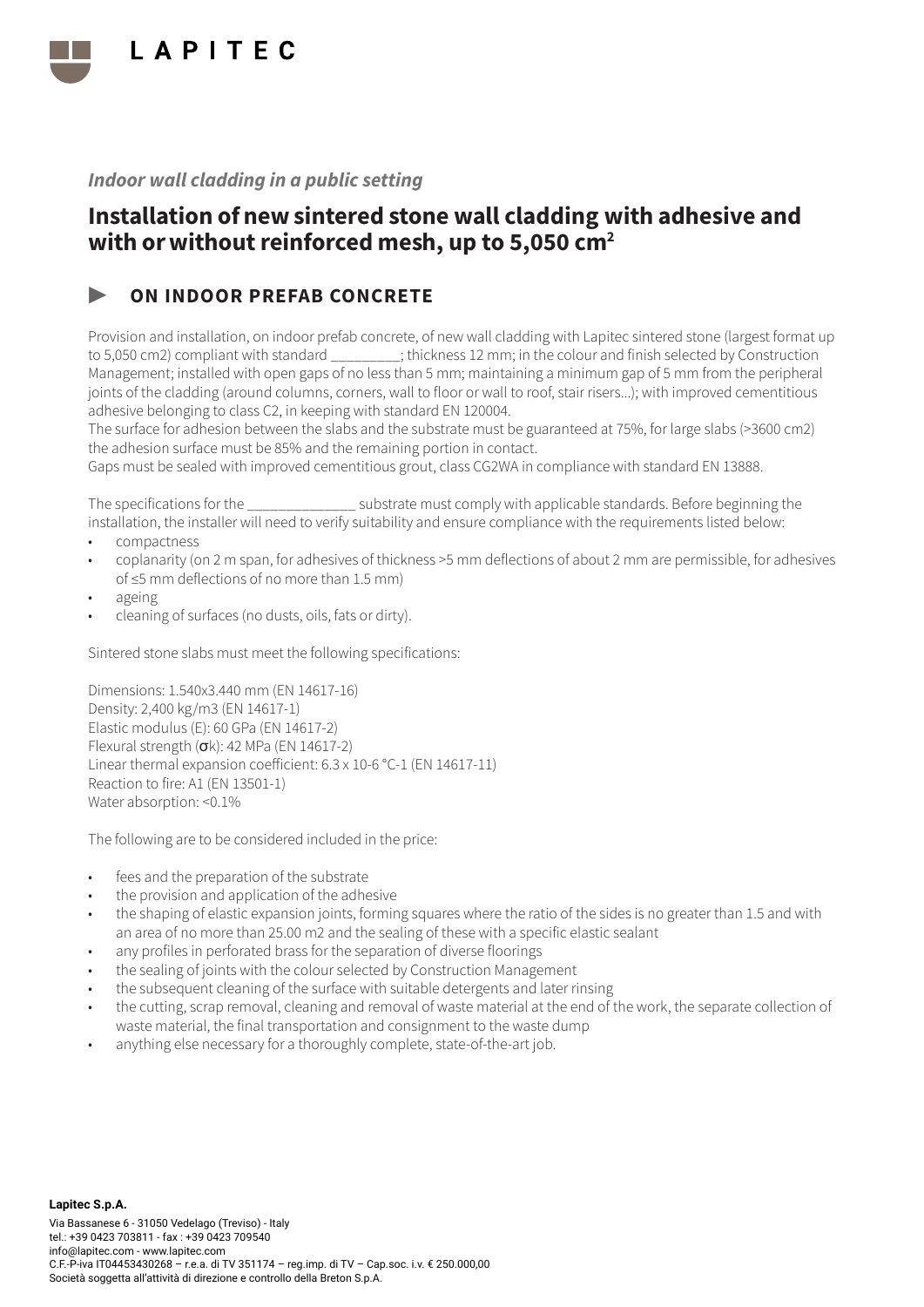

## Installation of new sintered stone wall cladding with adhesive and with or without reinforced mesh, up to 5,050 cm<sup>2</sup>

### ON INDOOR EXISTING TILES OR MOSAIC OR STONES

Provision and installation, on indoor existing tiles, mosaic tiles or stones, of new wall cladding with Lapitec sintered stone (largest format up to 5,050 cm2) compliant with standard \_\_\_\_\_\_\_\_\_; thickness 12 mm; in the colour and finish selected by Construction Management; installed with open gaps of no less than 5 mm; maintaining a minimum gap of 5 mm from the peripheral joints of the cladding (around columns, corners, wall to floor or wall to roof, stair risers...); with improved cementitious adhesive belonging to class C2, in keeping with standard EN 120004.

The surface for adhesion between the slabs and the substrate must be guaranteed at 75%, for large slabs (>3600 cm2) the adhesion surface must be 85% and the remaining portion in contact.

Gaps must be sealed with improved cementitious grout, class CG2WA in compliance with standard EN 13888.

The specifications for the  $\sim$  substrate must comply with applicable standards. Before beginning the installation, the installer will need to verify suitability and ensure compliance with the requirements listed below:

- compactness
- coplanarity (on 2 m span, for adhesives of thickness >5 mm deflections of about 2 mm are permissible, for adhesives of ≤5 mm deflections of no more than 1.5 mm)
- ageing
- cleaning of surfaces (no dusts, oils, fats or dirty).

Sintered stone slabs must meet the following specifications:

Dimensions: 1.540x3.440 mm (EN 14617-16) Density: 2,400 kg/m3 (EN 14617-1) Elastic modulus (E): 60 GPa (EN 14617-2) Flexural strength (σk): 42 MPa (EN 14617-2) Linear thermal expansion coefficient: 6.3 x 10-6 °C-1 (EN 14617-11) Reaction to fire: A1 (EN 13501-1) Water absorption: <0.1%

- fees and the preparation of the substrate
- the provision and application of the adhesive
- the shaping of elastic expansion joints, forming squares where the ratio of the sides is no greater than 1.5 and with an area of no more than 25.00 m2 and the sealing of these with a specific elastic sealant
- any profiles in perforated brass for the separation of diverse floorings
- the sealing of joints with the colour selected by Construction Management
- the subsequent cleaning of the surface with suitable detergents and later rinsing
- the cutting, scrap removal, cleaning and removal of waste material at the end of the work, the separate collection of waste material, the final transportation and consignment to the waste dump
- anything else necessary for a thoroughly complete, state-of-the-art job.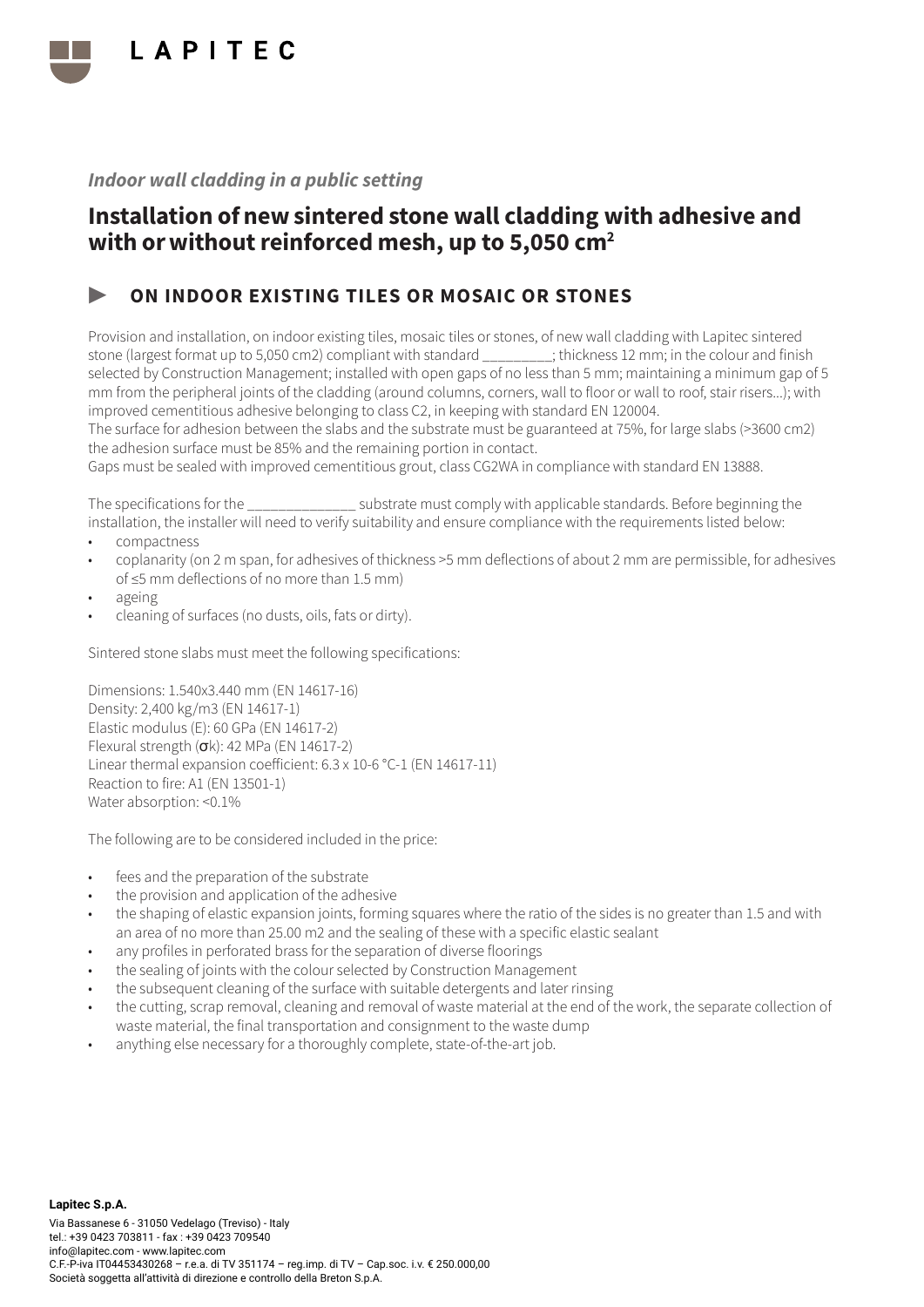

## Installation of new sintered stone wall cladding with adhesive and with or without reinforced mesh, up to 5,050 cm<sup>2</sup>

### ▶ ON INDOOR AREAS WATERPROOFED WITH LIQUID CEMENTITIOUS PRODUCTS

Provision and installation, on indoor areas waterproofed with liquid cementitious products, of new flooring with Lapitec sintered stone (largest format up to 5,050 cm2) compliant with standard  $\cdot$  thickness 12 mm; in the colour and finish selected by Construction Management; installed with open gaps of no less than 5 mm; maintaining a minimum gap of 5 mm from the peripheral joints of the cladding (around columns, corners, wall to floor or wall to roof, stair risers...); with improved cementitious adhesive belonging to class C2, in keeping with standard EN 120004. The surface for adhesion between the slabs and the substrate must be guaranteed at 75%, for large slabs (>3600 cm2) the adhesion surface must be 85% and the remaining portion in contact.

Gaps must be sealed with improved cementitious grout, class CG2WA in compliance with standard EN 13888.

The specifications for the \_\_\_\_\_\_\_\_\_\_\_\_\_\_ substrate must comply with applicable standards. Before beginning the installation, the installer will need to verify suitability and ensure compliance with the requirements listed below:

- compactness
- coplanarity (on 2 m span, for adhesives of thickness >5 mm deflections of about 2 mm are permissible, for adhesives of ≤5 mm deflections of no more than 1.5 mm)
- ageing
- cleaning of surfaces (no dusts, oils, fats or dirty).

Sintered stone slabs must meet the following specifications:

Dimensions: 1.540x3.440 mm (EN 14617-16) Density: 2,400 kg/m3 (EN 14617-1) Elastic modulus (E): 60 GPa (EN 14617-2) Flexural strength (σk): 42 MPa (EN 14617-2) Linear thermal expansion coefficient: 6.3 x 10-6 °C-1 (EN 14617-11) Reaction to fire: A1 (EN 13501-1) Water absorption: <0.1%

- fees and the preparation of the substrate
- the provision and application of the adhesive
- the shaping of elastic expansion joints, forming squares where the ratio of the sides is no greater than 1.5 and with an area of no more than 25.00 m2 and the sealing of these with a specific elastic sealant
- any profiles in perforated brass for the separation of diverse floorings
- the sealing of joints with the colour selected by Construction Management
- the subsequent cleaning of the surface with suitable detergents and later rinsing
- the cutting, scrap removal, cleaning and removal of waste material at the end of the work, the separate collection of waste material, the final transportation and consignment to the waste dump
- anything else necessary for a thoroughly complete, state-of-the-art job.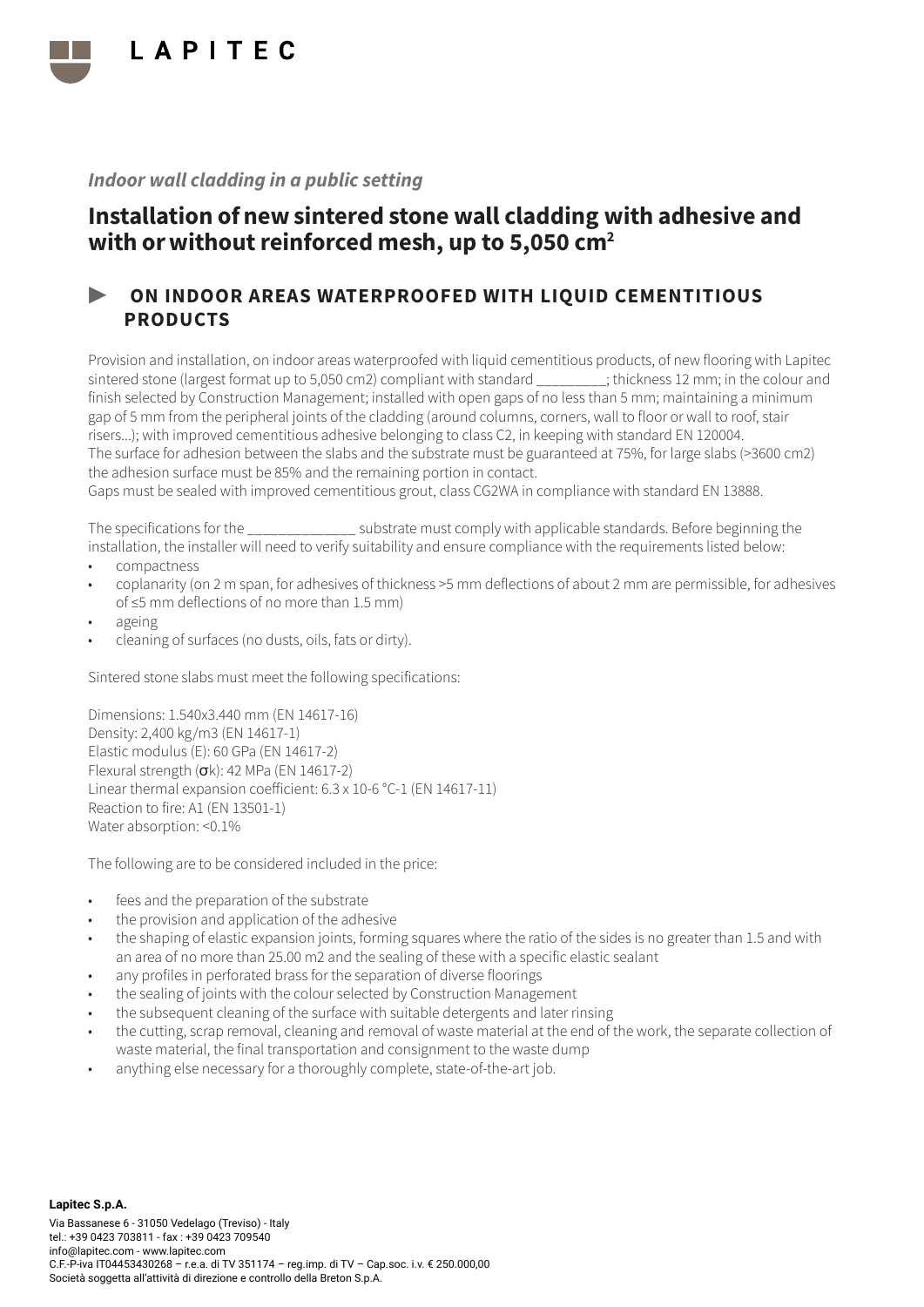

## Installation of new sintered stone wall cladding with adhesive and with or without reinforced mesh, up to 5,050 cm<sup>2</sup>

### ▶ ON INDOOR CEMENT/FIBRE CEMENT PANELS

Provision and installation, on indoor cement/fibre cement panels, of new wall cladding with Lapitec sintered stone (largest format of up to 5,050 cm2) compliant with standard \_\_\_\_\_\_\_\_\_; thickness 12 mm; in the colour and finish selected by Construction Management; installed with open gaps of no less than 5 mm; maintaining a minimum gap of 5 mm for the peripheral gaps of the cladding (around columns, corners, wall to floor or wall to roof, stair risers...); with improved deformable or highly deformable cementitious adhesive belonging to class C2S1/S2, in keeping with standard EN 120004.

The surface for adhesion between the slabs and the substrate must be guaranteed at 75%, for large slabs (>3600 cm2) the adhesion surface must be 85% and the remaining portion in contact.

Gaps must be sealed with improved cementitious grout, class CG2WA in compliance with standard EN 13888.

The specifications for the  $\sim$  substrate must comply with applicable standards. Before beginning the installation, the installer will need to verify suitability and ensure compliance with the requirements listed below:

- compactness
- coplanarity (on 2 m span, for adhesives of thickness >5 mm deflections of about 2 mm are permissible, for adhesives of ≤5 mm deflections of no more than 1.5 mm)
- ageing
- cleaning of surfaces (no dusts, oils, fats or dirty).

Sintered stone slabs must meet the following specifications:

Dimensions: 1.540x3.440 mm (EN 14617-16) Density: 2,400 kg/m3 (EN 14617-1) Elastic modulus (E): 60 GPa (EN 14617-2) Flexural strength  $(\sigma k)$ : 42 MPa (EN 14617-2) Linear thermal expansion coefficient: 6.3 x 10-6 °C-1 (EN 14617-11) Reaction to fire: A1 (EN 13501-1) Water absorption: <0.1%

- fees and the preparation of the substrate
- the provision and application of the adhesive
- the shaping of elastic expansion joints, forming squares where the ratio of the sides is no greater than 1.5 and with an area of no more than 25.00 m2 and the sealing of these with a specific elastic sealant
- any profiles in perforated brass for the separation of diverse floorings
- the sealing of joints with the colour selected by Construction Management
- the subsequent cleaning of the surface with suitable detergents and later rinsing
- the cutting, scrap removal, cleaning and removal of waste material at the end of the work, the separate collection of waste material, the final transportation and consignment to the waste dump
- anything else necessary for a thoroughly complete, state-of-the-art job.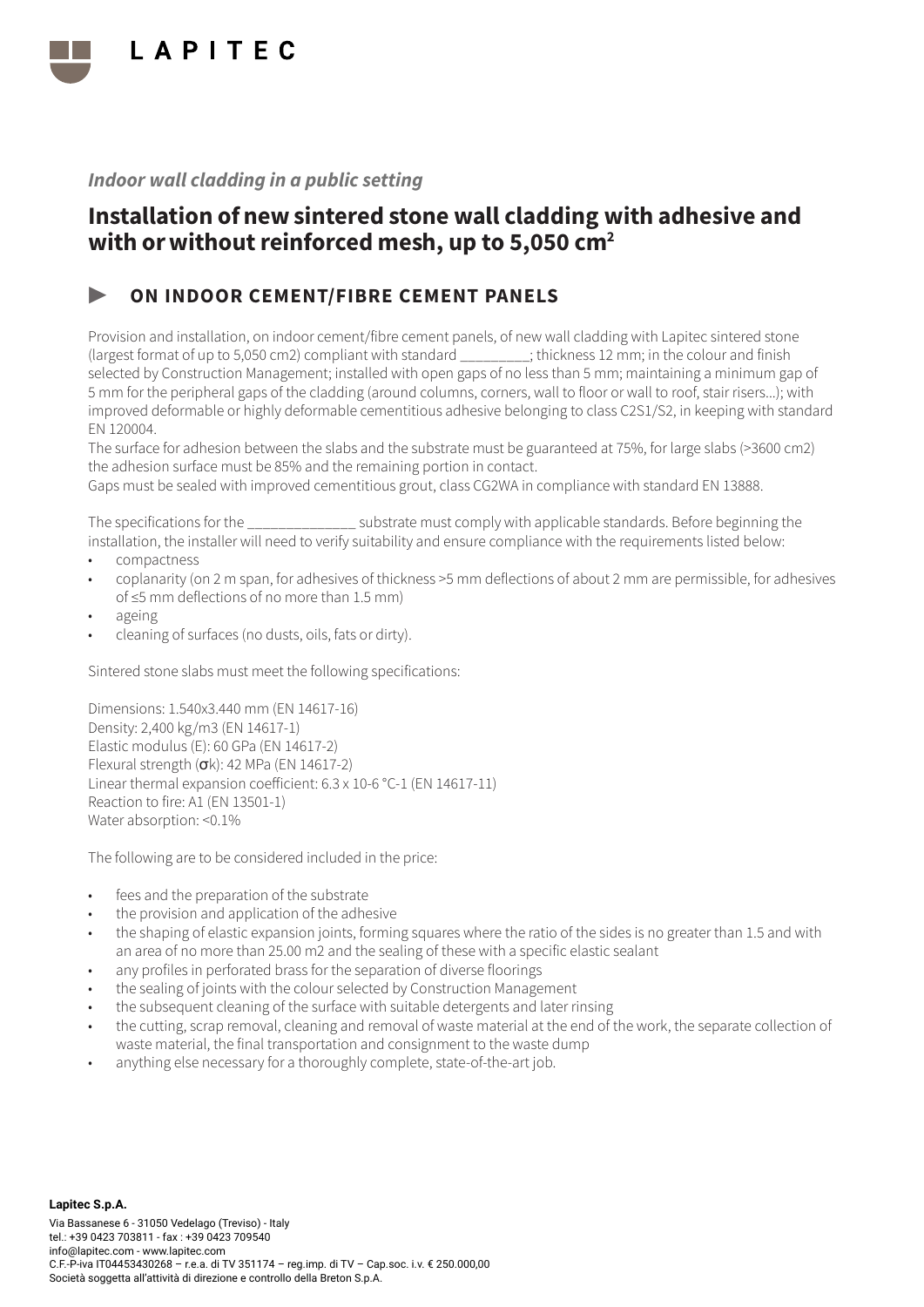

## Installation of new sintered stone wall cladding with adhesive and with or without reinforced mesh, up to 5,050 cm<sup>2</sup>

### ▶ ON INDOOR LIME/CEMENT PLASTER WITH HEATING

Provision and installation, on indoor lime/cement plaster with heating, of new wall cladding with Lapitec sintered stone (largest format of up to 5,050 cm2) compliant with standard \_\_\_\_\_\_\_\_\_; thickness 12 mm; in the colour and finish selected by Construction Management; installed with open gaps of no less than 5 mm; maintaining a minimum gap of 5 mm for the peripheral gaps of the cladding (around columns, corners, wall to floor or wall to roof, stair risers...); with improved deformable or highly deformable cementitious adhesive belonging to class C2S1/S2, in keeping with standard EN 120004.

The surface for adhesion between the slabs and the substrate must be guaranteed at 75%, for large slabs (>3600 cm2) the adhesion surface must be 85% and the remaining portion in contact.

Gaps must be sealed with improved cementitious grout, class CG2WA in compliance with standard EN 13888.

The specifications for the \_\_\_\_\_\_\_\_\_\_\_\_\_\_ substrate must comply with applicable standards. Before beginning the installation, the installer will need to verify suitability and ensure compliance with the requirements listed below:

- compactness
- coplanarity (on 2 m span, for adhesives of thickness >5 mm deflections of about 2 mm are permissible, for adhesives of ≤5 mm deflections of no more than 1.5 mm)
- ageing
- cleaning of surfaces (no dusts, oils, fats or dirty).

Sintered stone slabs must meet the following specifications:

Dimensions: 1.540x3.440 mm (EN 14617-16) Density: 2,400 kg/m3 (EN 14617-1) Elastic modulus (E): 60 GPa (EN 14617-2) Flexural strength  $(\sigma k)$ : 42 MPa (EN 14617-2) Linear thermal expansion coefficient: 6.3 x 10-6 °C-1 (EN 14617-11) Reaction to fire: A1 (EN 13501-1) Water absorption: <0.1%

- fees and the preparation of the substrate
- the provision and application of the adhesive
- the shaping of elastic expansion joints, forming squares where the ratio of the sides is no greater than 1.5 and with an area of no more than 25.00 m2 and the sealing of these with a specific elastic sealant
- any profiles in perforated brass for the separation of diverse floorings
- the sealing of joints with the colour selected by Construction Management
- the subsequent cleaning of the surface with suitable detergents and later rinsing
- the cutting, scrap removal, cleaning and removal of waste material at the end of the work, the separate collection of waste material, the final transportation and consignment to the waste dump
- anything else necessary for a thoroughly complete, state-of-the-art job.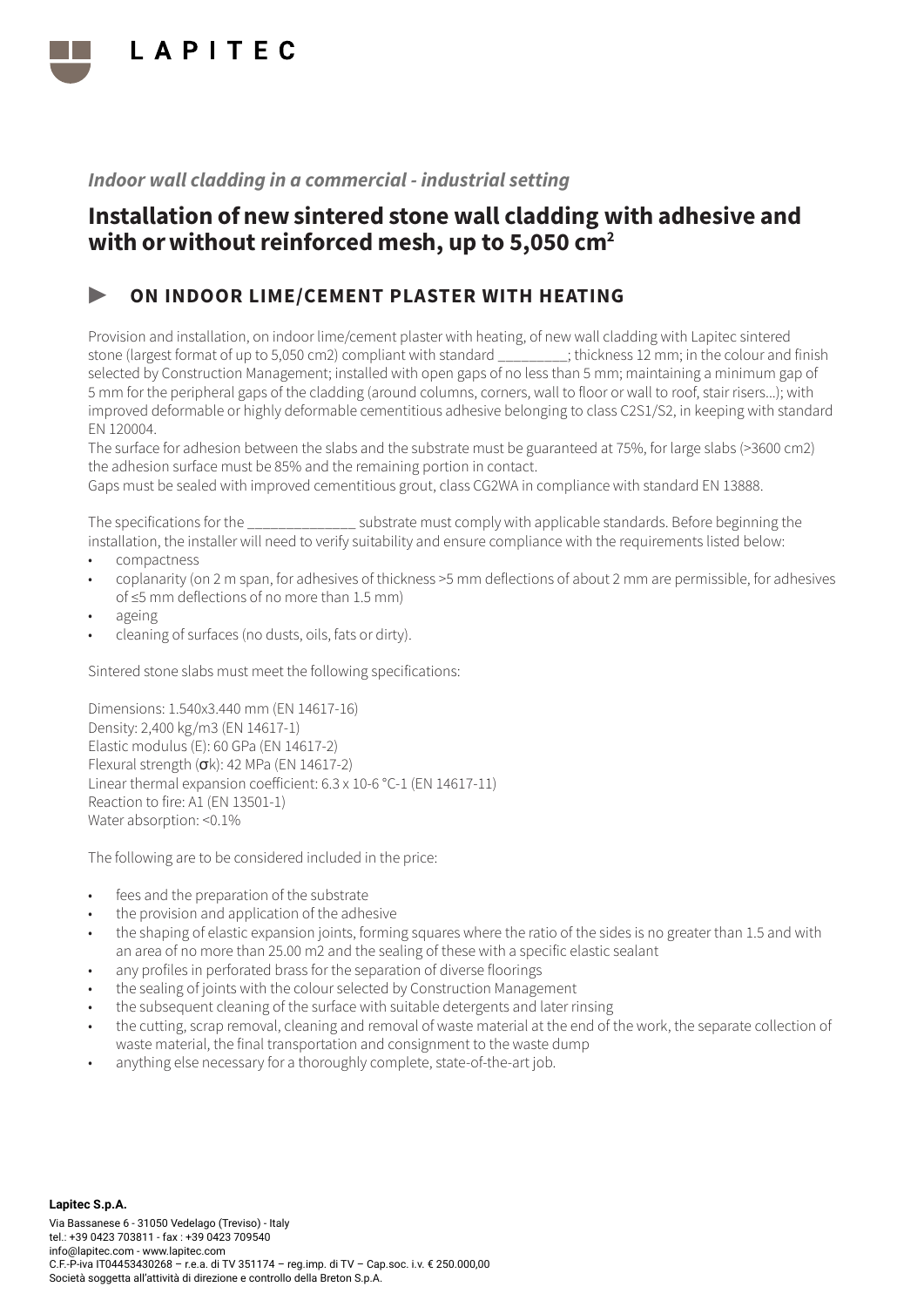

## Installation of new sintered stone wall cladding with adhesive and with or without reinforced mesh, up to 5,050 cm<sup>2</sup>

### ▶ ON INDOOR LIME/CEMENT PLASTER WITHOUT HEATING

Provision and installation, on indoor lime/cement plaster without heating, of new flooring with Lapitec sintered stone (largest format up to 5,050 cm2) compliant with standard \_\_\_\_\_\_\_\_\_; thickness 12 mm; in the colour and finish selected by Construction Management; installed with open gaps of no less than 5 mm; maintaining a minimum gap of 5 mm from peripheral cladding (around columns, corners, wall to floor or wall to roof, stair risers...); with improved cementitious adhesive belonging to class C2, in keeping with standard EN 120004.

The surface for adhesion between the slabs and the substrate must be guaranteed at 75%, for large slabs (>3600 cm2) the adhesion surface must be 85% and the remaining portion in contact.

Gaps must be sealed with improved cementitious grout, class CG2WA in compliance with standard EN 13888.

The specifications for the  $\sim$  substrate must comply with applicable standards. Before beginning the installation, the installer will need to verify suitability and ensure compliance with the requirements listed below:

- compactness
- coplanarity (on 2 m span, for adhesives of thickness >5 mm deflections of about 2 mm are permissible, for adhesives of ≤5 mm deflections of no more than 1.5 mm)
- ageing
- cleaning of surfaces (no dusts, oils, fats or dirty).

Sintered stone slabs must meet the following specifications:

Dimensions: 1.540x3.440 mm (EN 14617-16) Density: 2,400 kg/m3 (EN 14617-1) Elastic modulus (E): 60 GPa (EN 14617-2) Flexural strength (σk): 42 MPa (EN 14617-2) Linear thermal expansion coefficient: 6.3 x 10-6 °C-1 (EN 14617-11) Reaction to fire: A1 (EN 13501-1) Water absorption: <0.1%

- fees and the preparation of the substrate
- the provision and application of the adhesive
- the shaping of elastic expansion joints, forming squares where the ratio of the sides is no greater than 1.5 and with an area of no more than 25.00 m2 and the sealing of these with a specific elastic sealant
- any profiles in perforated brass for the separation of diverse floorings
- the sealing of joints with the colour selected by Construction Management
- the subsequent cleaning of the surface with suitable detergents and later rinsing
- the cutting, scrap removal, cleaning and removal of waste material at the end of the work, the separate collection of waste material, the final transportation and consignment to the waste dump
- anything else necessary for a thoroughly complete, state-of-the-art job.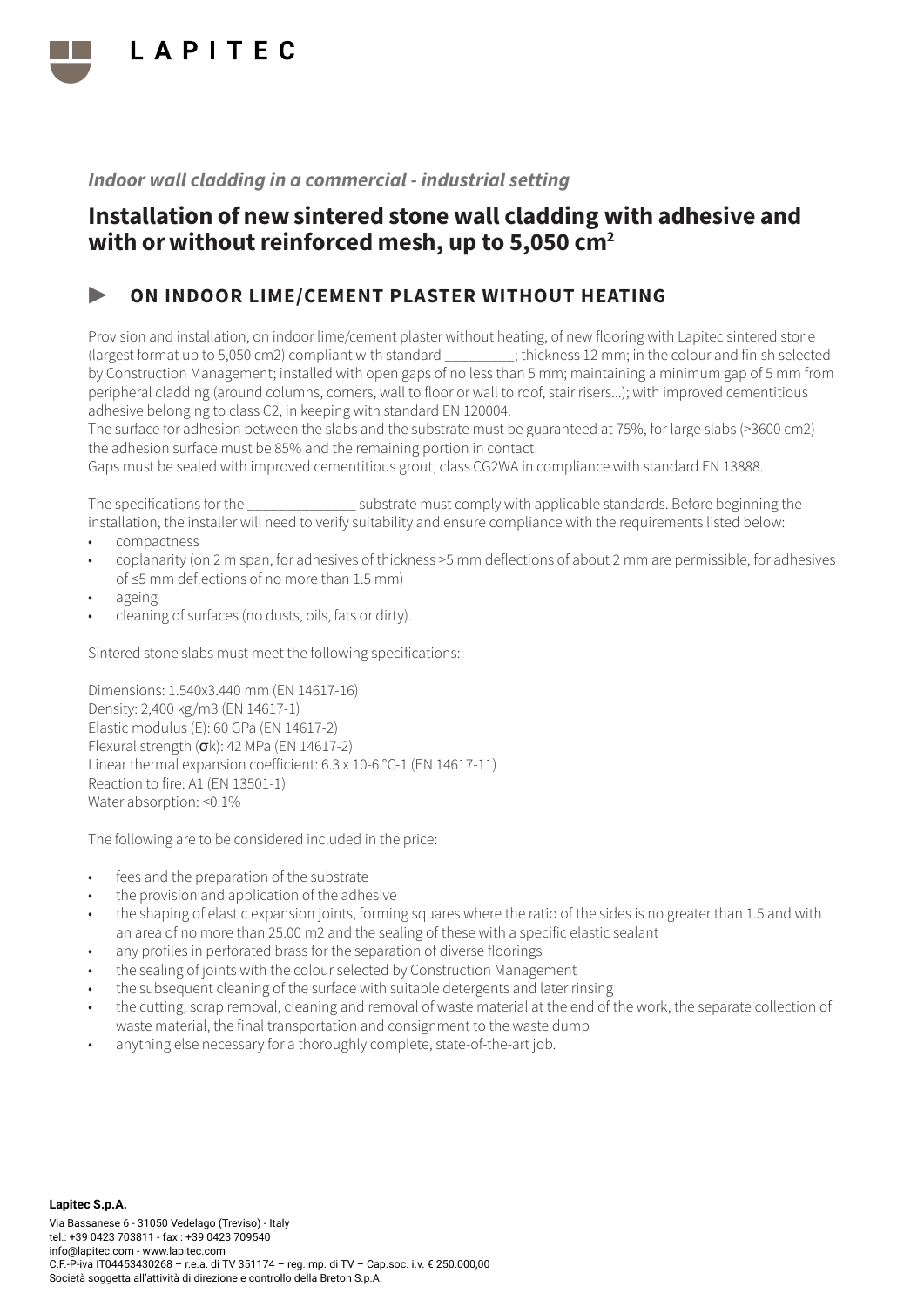

## Installation of new sintered stone wall cladding with adhesive and with or without reinforced mesh, up to 5,050 cm<sup>2</sup>

### ON INDOOR CONCRETE SUBSTRATE

Provision and installation, on indoor concrete substrate, Provision and installation, on indoor concrete substrate, of new wall cladding with Lapitec sintered stone (largest format up to 5,050 cm2) compliant with standard \_\_\_\_\_\_\_\_\_; thickness 12 mm; in the colour and finish selected by Construction Management; installed with open gaps of no less than 5 mm; maintaining a minimum gap of 5 mm from peripheral cladding (around columns, corners, wall to floor or wall to roof, stair risers...); with improved cementitious adhesive belonging to class C2, in keeping with standard EN 120004.

The surface for adhesion between the slabs and the substrate must be guaranteed at 75%, for large slabs (>3600 cm2) the adhesion surface must be 85% and the remaining portion in contact.

Gaps must be sealed with improved cementitious grout, class CG2WA in compliance with standard EN 13888.

The specifications for the \_\_\_\_\_\_\_\_\_\_\_\_\_\_ substrate must comply with applicable standards. Before beginning the installation, the installer will need to verify suitability and ensure compliance with the requirements listed below:

- compactness
- coplanarity (on 2 m span, for adhesives of thickness >5 mm deflections of about 2 mm are permissible, for adhesives of ≤5 mm deflections of no more than 1.5 mm)
- ageing
- cleaning of surfaces (no dusts, oils, fats or dirty).

Sintered stone slabs must meet the following specifications:

Dimensions: 1.540x3.440 mm (EN 14617-16) Density: 2,400 kg/m3 (EN 14617-1) Elastic modulus (E): 60 GPa (EN 14617-2) Flexural strength  $(\sigma k)$ : 42 MPa (EN 14617-2) Linear thermal expansion coefficient: 6.3 x 10-6 °C-1 (EN 14617-11) Reaction to fire: A1 (EN 13501-1) Water absorption: <0.1%

- fees and the preparation of the substrate
- the provision and application of the adhesive
- the shaping of elastic expansion joints, forming squares where the ratio of the sides is no greater than 1.5 and with an area of no more than 25.00 m2 and the sealing of these with a specific elastic sealant
- any profiles in perforated brass for the separation of diverse floorings
- the sealing of joints with the colour selected by Construction Management
- the subsequent cleaning of the surface with suitable detergents and later rinsing
- the cutting, scrap removal, cleaning and removal of waste material at the end of the work, the separate collection of waste material, the final transportation and consignment to the waste dump
- anything else necessary for a thoroughly complete, state-of-the-art job.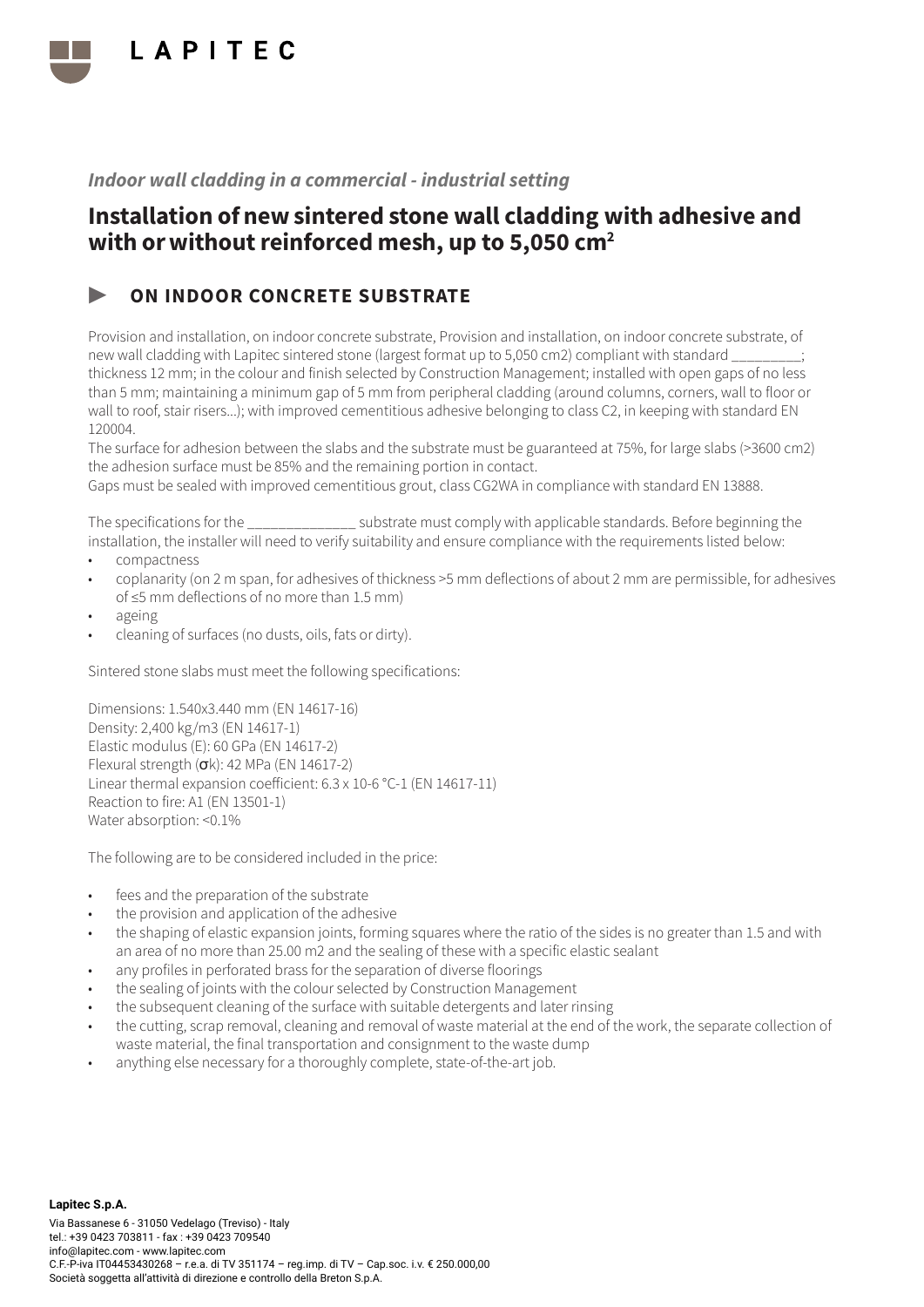

## Installation of new sintered stone wall cladding with adhesive and with or without reinforced mesh, up to 5,050 cm<sup>2</sup>

### ON INDOOR PREFAB CONCRETE

Provision and installation, on indoor prefab concrete, of new wall cladding with Lapitec sintered stone (largest format up to 5,050 cm2) compliant with standard  $\blacksquare$ ; thickness 12 mm; in the colour and finish selected by Construction Management; installed with open gaps of no less than 5 mm; maintaining a minimum gap of 5 mm from the peripheral joints of the cladding (around columns, corners, wall to floor or wall to roof, stair risers...); with improved cementitious adhesive belonging to class C2, in keeping with standard EN 120004.

The surface for adhesion between the slabs and the substrate must be guaranteed at 75%, for large slabs (>3600 cm2) the adhesion surface must be 85% and the remaining portion in contact.

Gaps must be sealed with improved cementitious grout, class CG2WA in compliance with standard EN 13888.

The specifications for the \_\_\_\_\_\_\_\_\_\_\_\_\_\_ substrate must comply with applicable standards. Before beginning the installation, the installer will need to verify suitability and ensure compliance with the requirements listed below:

- compactness
- coplanarity (on 2 m span, for adhesives of thickness >5 mm deflections of about 2 mm are permissible, for adhesives of ≤5 mm deflections of no more than 1.5 mm)
- ageing
- cleaning of surfaces (no dusts, oils, fats or dirty).

Sintered stone slabs must meet the following specifications:

Dimensions: 1.540x3.440 mm (EN 14617-16) Density: 2,400 kg/m3 (EN 14617-1) Elastic modulus (E): 60 GPa (EN 14617-2) Flexural strength (σk): 42 MPa (EN 14617-2) Linear thermal expansion coefficient: 6.3 x 10-6 °C-1 (EN 14617-11) Reaction to fire: A1 (EN 13501-1) Water absorption: <0.1%

- fees and the preparation of the substrate
- the provision and application of the adhesive
- the shaping of elastic expansion joints, forming squares where the ratio of the sides is no greater than 1.5 and with an area of no more than 25.00 m2 and the sealing of these with a specific elastic sealant
- any profiles in perforated brass for the separation of diverse floorings
- the sealing of joints with the colour selected by Construction Management
- the subsequent cleaning of the surface with suitable detergents and later rinsing
- the cutting, scrap removal, cleaning and removal of waste material at the end of the work, the separate collection of waste material, the final transportation and consignment to the waste dump
- anything else necessary for a thoroughly complete, state-of-the-art job.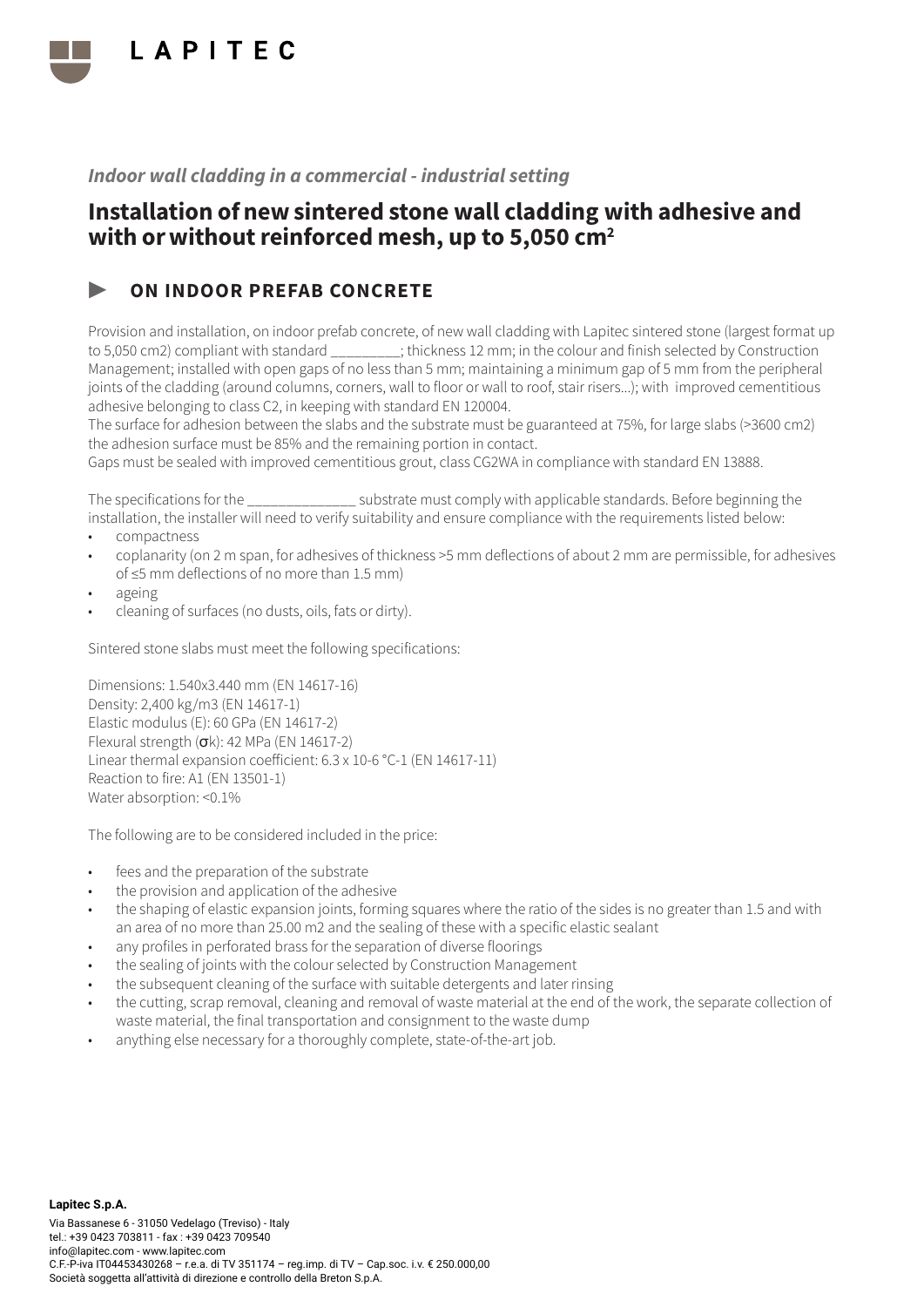

## Installation of new sintered stone wall cladding with adhesive and with or without reinforced mesh, up to 5,050 cm<sup>2</sup>

### ON INDOOR EXISTING TILES OR MOSAIC OR STONES

Provision and installation, on indoor existing tiles, mosaic tiles or stones, of new wall cladding with Lapitec sintered stone (largest format up to 5,050 cm2) compliant with standard \_\_\_\_\_\_\_\_\_; thickness 12 mm; in the colour and finish selected by Construction Management; installed with open gaps of no less than 5 mm; maintaining a minimum gap of 5 mm from the peripheral joints of the cladding (around columns, corners, wall to floor or wall to roof, stair risers...); with improved cementitious adhesive belonging to class C2, in keeping with standard EN 120004.

The surface for adhesion between the slabs and the substrate must be guaranteed at 75%, for large slabs (>3600 cm2) the adhesion surface must be 85% and the remaining portion in contact.

Gaps must be sealed with improved cementitious grout, class CG2WA in compliance with standard EN 13888.

The specifications for the  $\sim$  substrate must comply with applicable standards. Before beginning the installation, the installer will need to verify suitability and ensure compliance with the requirements listed below:

- compactness
- coplanarity (on 2 m span, for adhesives of thickness >5 mm deflections of about 2 mm are permissible, for adhesives of ≤5 mm deflections of no more than 1.5 mm)
- ageing
- cleaning of surfaces (no dusts, oils, fats or dirty).

Sintered stone slabs must meet the following specifications:

Dimensions: 1.540x3.440 mm (EN 14617-16) Density: 2,400 kg/m3 (EN 14617-1) Elastic modulus (E): 60 GPa (EN 14617-2) Flexural strength (σk): 42 MPa (EN 14617-2) Linear thermal expansion coefficient: 6.3 x 10-6 °C-1 (EN 14617-11) Reaction to fire: A1 (EN 13501-1) Water absorption: <0.1%

- fees and the preparation of the substrate
- the provision and application of the adhesive
- the shaping of elastic expansion joints, forming squares where the ratio of the sides is no greater than 1.5 and with an area of no more than 25.00 m2 and the sealing of these with a specific elastic sealant
- any profiles in perforated brass for the separation of diverse floorings
- the sealing of joints with the colour selected by Construction Management
- the subsequent cleaning of the surface with suitable detergents and later rinsing
- the cutting, scrap removal, cleaning and removal of waste material at the end of the work, the separate collection of waste material, the final transportation and consignment to the waste dump
- anything else necessary for a thoroughly complete, state-of-the-art job.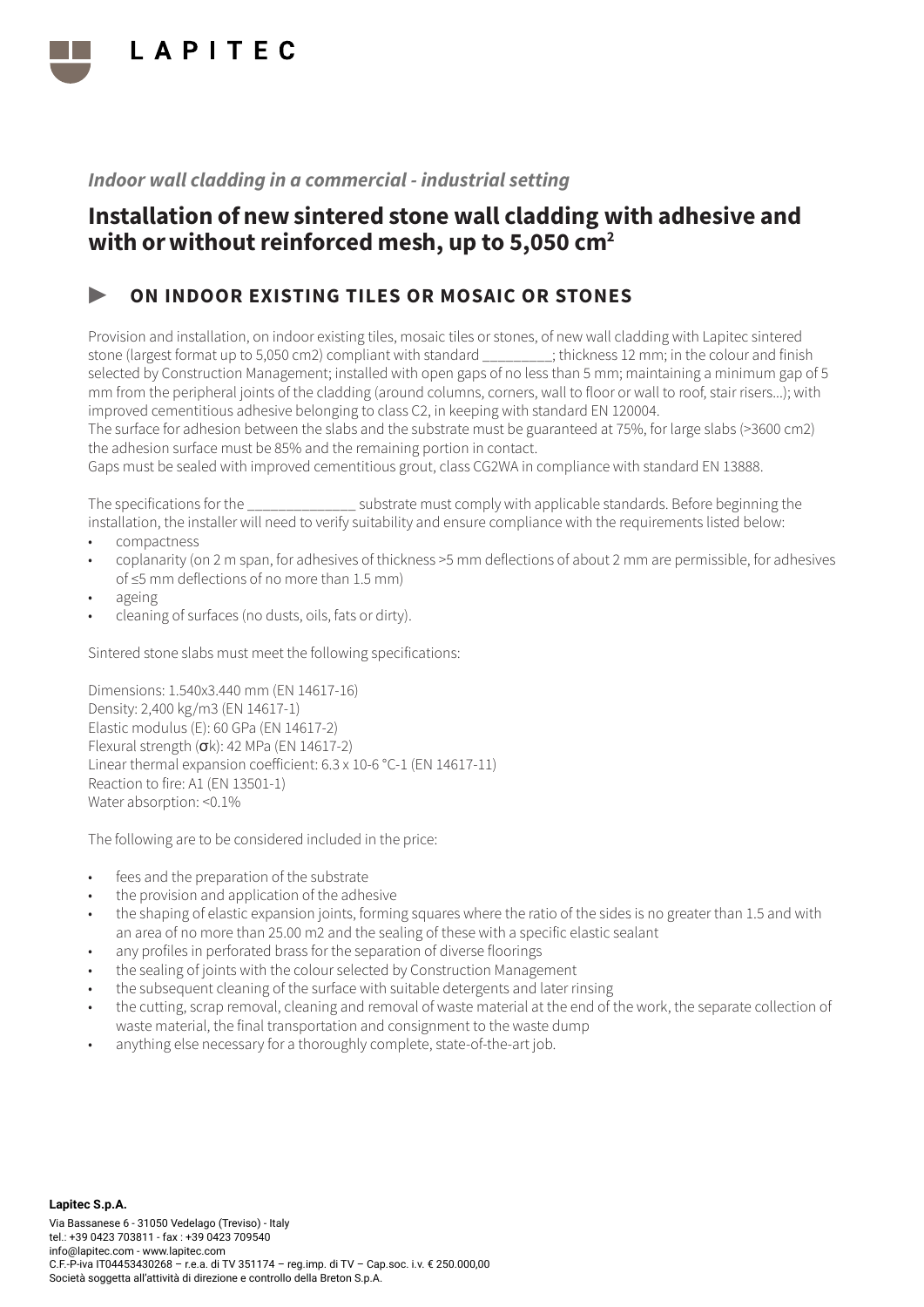

## Installation of new sintered stone wall cladding with adhesive and with or without reinforced mesh, up to 5,050 cm<sup>2</sup>

### ▶ ON INDOOR AREAS WATERPROOFED WITH LIQUID CEMENTITIOUS PRODUCTS

Provision and installation, on indoor areas waterproofed with liquid cementitious products, of new flooring with Lapitec sintered stone (largest format up to 5,050 cm2) compliant with standard  $\cdot$  thickness 12 mm; in the colour and finish selected by Construction Management; installed with open gaps of no less than 5 mm; maintaining a minimum gap of 5 mm from the peripheral joints of the cladding (around columns, corners, wall to floor or wall to roof, stair risers...); with improved cementitious adhesive belonging to class C2, in keeping with standard EN 120004. The surface for adhesion between the slabs and the substrate must be guaranteed at 75%, for large slabs (>3600 cm2) the adhesion surface must be 85% and the remaining portion in contact.

Gaps must be sealed with improved cementitious grout, class CG2WA in compliance with standard EN 13888.

The specifications for the \_\_\_\_\_\_\_\_\_\_\_\_\_\_ substrate must comply with applicable standards. Before beginning the installation, the installer will need to verify suitability and ensure compliance with the requirements listed below:

- compactness
- coplanarity (on 2 m span, for adhesives of thickness >5 mm deflections of about 2 mm are permissible, for adhesives of ≤5 mm deflections of no more than 1.5 mm)
- ageing
- cleaning of surfaces (no dusts, oils, fats or dirty).

Sintered stone slabs must meet the following specifications:

Dimensions: 1.540x3.440 mm (EN 14617-16) Density: 2,400 kg/m3 (EN 14617-1) Elastic modulus (E): 60 GPa (EN 14617-2) Flexural strength (σk): 42 MPa (EN 14617-2) Linear thermal expansion coefficient: 6.3 x 10-6 °C-1 (EN 14617-11) Reaction to fire: A1 (EN 13501-1) Water absorption: <0.1%

- fees and the preparation of the substrate
- the provision and application of the adhesive
- the shaping of elastic expansion joints, forming squares where the ratio of the sides is no greater than 1.5 and with an area of no more than 25.00 m2 and the sealing of these with a specific elastic sealant
- any profiles in perforated brass for the separation of diverse floorings
- the sealing of joints with the colour selected by Construction Management
- the subsequent cleaning of the surface with suitable detergents and later rinsing
- the cutting, scrap removal, cleaning and removal of waste material at the end of the work, the separate collection of waste material, the final transportation and consignment to the waste dump
- anything else necessary for a thoroughly complete, state-of-the-art job.